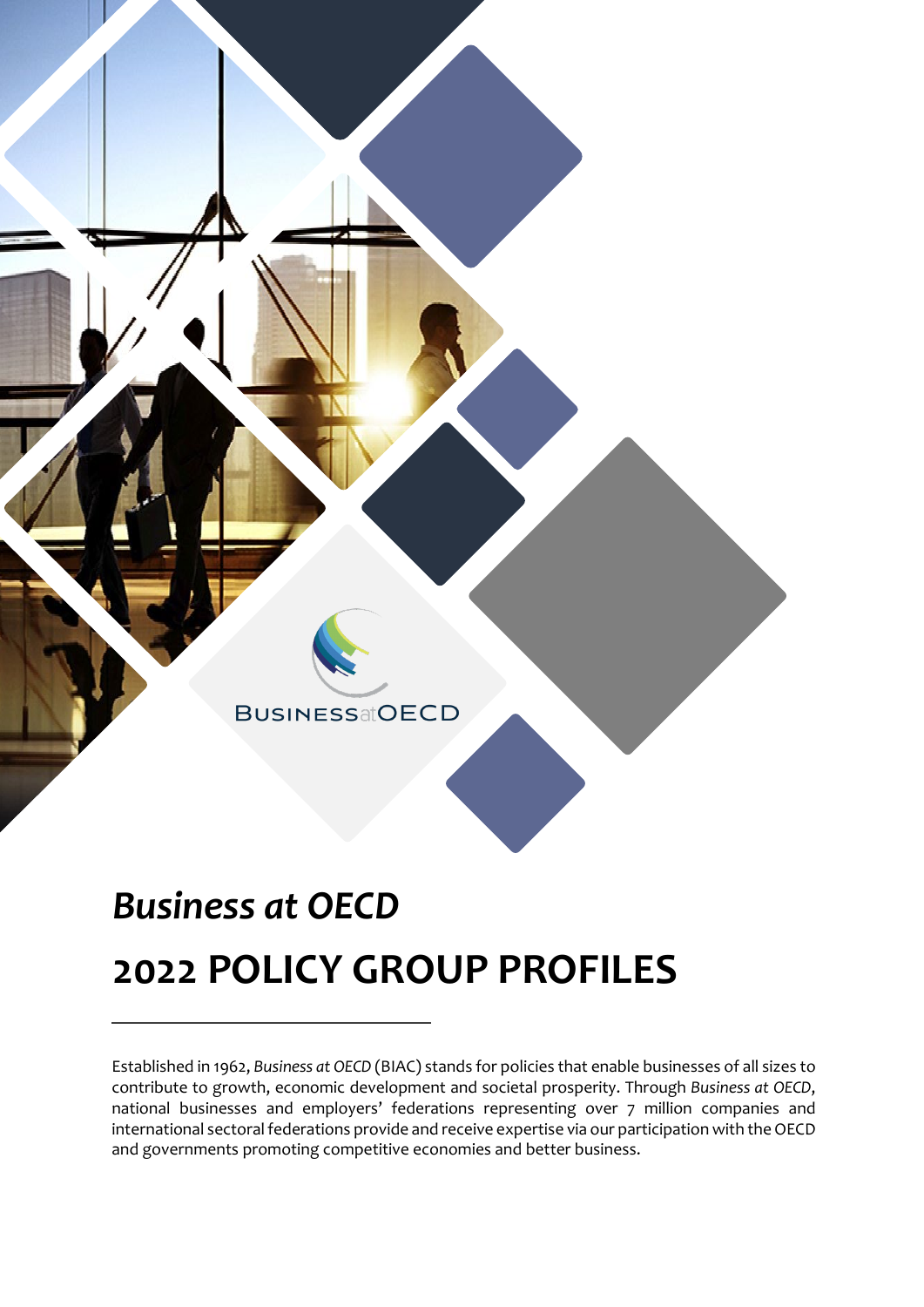*Business at OECD* (BIAC) membership provides tangible benefits:

- **Access to OECD** meetings, including opportunities at Ministerial level, as well as substantive OECD Committees, Working Parties and Expert Groups;
- **Data, Information & Analysis** privileged access to cutting-edge OECD facts, evidence and policy guidance that shape national and international debates;
- **Global Network** of over 45 major business federations and their corporate affiliates in OECD countries and beyond to build private sector consensus;
- **Advocacy on-the-ground** at the OECD and internationally across nearly 30 cross-sectoral and targeted policy groups;

Our Committees and Expert Groups are at the core of our policy work. They help members to identify and understand OECD projects that are most relevant, provide guidance to navigate the Organization, and build private sector momentum to impact early stage policy making.

This document maps the activity of a selection of *Business at OECD* Policy Groups in their current shape.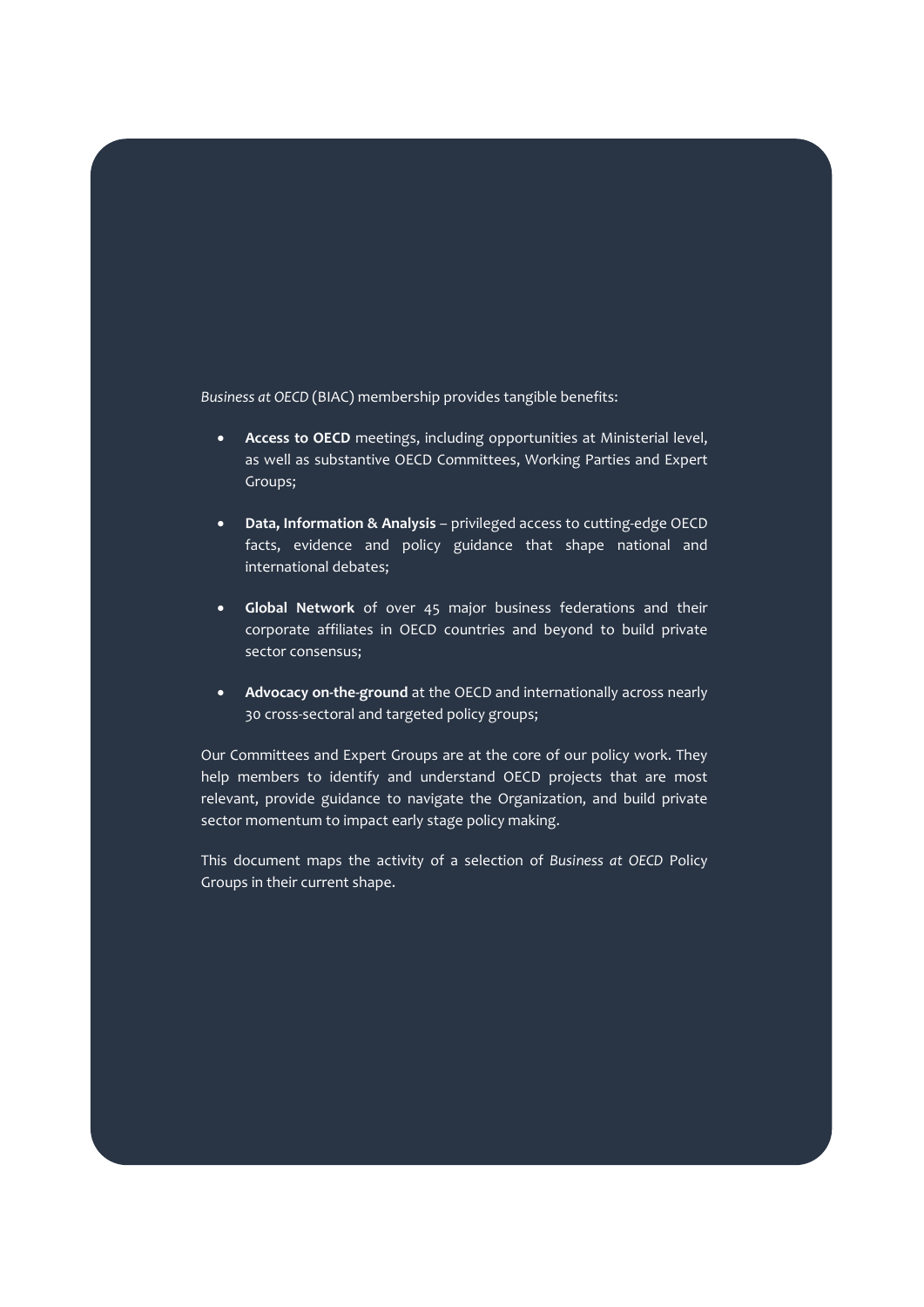# *Business at OECD* **Policy Groups**

| <b>CORPORATE GOVERNANCE AND</b>                     |                |                 | <b>HEALTH AND WELLBEING</b>                          |
|-----------------------------------------------------|----------------|-----------------|------------------------------------------------------|
| <b>RESPONSIBLE BUSINESS CONDUCT</b>                 |                |                 | <b>Health Committee</b>                              |
| Anti-Corruption Committee                           | $\overline{4}$ |                 | Contact Group on Tourism                             |
| Corporate Governance Committee                      | 5              |                 |                                                      |
| Committee on Investment and                         |                | $\circ$ $\circ$ | <b>INNOVATION AND DIGITAL</b>                        |
| Responsible Business Conduct                        | 6              |                 | Consumer Policy Committe                             |
|                                                     |                |                 | Digital Economy Policy Cor                           |
| <b>DEVELOPMENT AND EMERGING</b><br><b>ECONOMIES</b> |                |                 | <b>Expert Group on Blockc</b>                        |
| China Expert Group                                  | $\overline{7}$ |                 | Innovation and Technology                            |
| Development Committee                               | 8              |                 | Small & Medium Sized Ente<br>Committee               |
| <b>ECONOMIC POLICY AND REGULATION</b>               |                |                 | <b>TAXATION</b>                                      |
| <b>Competition Committee</b>                        | 9              |                 | Taxation & Fiscal Policy Co                          |
| <b>Economic Policy Committee</b>                    | 10             |                 |                                                      |
| <b>Finance Committee</b>                            | 11             |                 | <b>TRADE AND INVESTMENT</b>                          |
| Private Pension Expert Group                        | 12             |                 | Food and Agriculture Comi                            |
| Governance and Regulatory Policy<br>Committee       | 13             |                 | Committee on Investment<br>Responsible Business Cond |
|                                                     |                |                 | <b>Trade Committee</b>                               |
| <b>EMPLOYMENT, SKILLS AND EDUCATION</b>             |                |                 | <b>Export Credits Expert G</b>                       |
| <b>Education Committee</b>                          | 14             |                 | Anti-Illicit Trade Expert                            |
| Employment, Labor and Social Affairs                |                |                 | (AITEG)                                              |
| Committee                                           | 15             |                 |                                                      |
| <b>ENVIRONMENT AND ENERGY</b>                       |                |                 |                                                      |
| Chemicals Committee                                 | 16             |                 |                                                      |
| <b>Biotechnology Expert Group</b>                   | 17             |                 |                                                      |
| Nanotechnology Expert Group                         | 18             |                 |                                                      |
| Environment & Energy Committee                      | 19             |                 |                                                      |



| Innovation and Technology Committee 25 |    |
|----------------------------------------|----|
| Small & Medium Sized Enterprises       |    |
| Committee                              | 26 |

#### **TION**

| Taxation & Fiscal Policy Committee | 27 |
|------------------------------------|----|
|------------------------------------|----|

### **E AND INVESTMENT**

| 28 |
|----|
| 29 |
| 30 |
| 31 |
|    |
|    |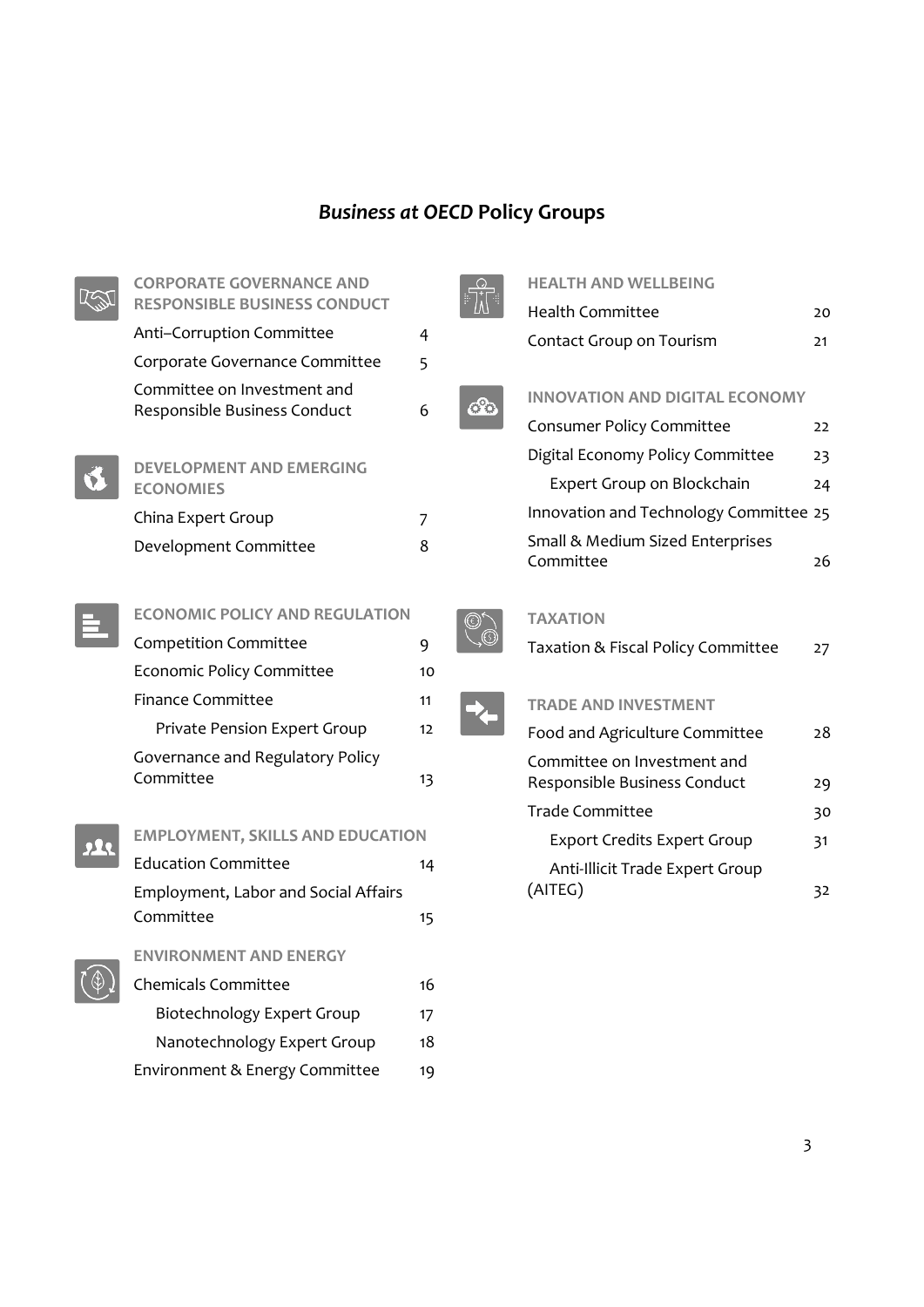

# <span id="page-3-0"></span>Anti–Corruption Committee

#### **OUR WORK ON ANTI-CORRUPTION**

The *Business at OECD* (BIAC) Anti-Corruption Committee supports OECD efforts to fight bribery and corruption, foster integrity and ensure a global level playing field for business globally. It therefore advises the OECD on prevailing and emerging corruption risks, explores innovative approaches to address bribery and proactively encourages joint actions between OECD, business and governments. The Committee is also an active contributor to OECD's work on 'Trust in Business' as well as B20 activities on compliance and integrity.

#### **2022 BUSINESS PRIORITIES**

- Exploring the potential of new technologies for the fight against corruption
- Understanding integrity risks in private and public sectors related to the Covid-19 crisis and fostering preparedness
- Supporting SME buy-in for anti-corruption compliance efforts
- Addressing the demand side of bribery and fostering public integrity
- Fostering positive recognition of effective compliance systems and voluntary self–disclosure
- Promoting public–private dialogue, collective action and high-level reporting mechanisms
- Effective implementation of and further adherence to the OECD Anti–Bribery Convention
- Development and implementation of B20 recommendations

#### **WHY OECD MATTERS FOR ANTI-CORRUPTION**

The OECD, through its various instruments and tools, most notably the OECD Anti–Bribery Convention and the recently revised 2021 Recommendation on further combating bribery, is a leading institution in the international fight against corruption. The Anti-Bribery Convention is one of the most important international instruments to combat international bribery. It is focused on the supply side of bribery and has helped governments pass laws formally criminalizing bribery, strengthen their existing regulations, and foster effective enforcement. Aside of the OECD's monitoring activities in the context of the Convention, the Organization also conducts research and analysis on a range of issues such as drivers behind corporate compliance programs, the demand side of bribery, and the prevalence of corruption in state-owned enterprises (SOEs).

The Anti–Corruption Committee primarily contributes to the work of the following OECD bodies:

- OECD Working Group on Bribery
- OECD Anti–Corruption and Integrity Forum
- OECD Trust in Business Forum

#### **POLICY GROUP LEADERSHIP**

| Chair:       | Nicola Allocca, Autostrade per l'Italia (Italy)        |
|--------------|--------------------------------------------------------|
| Vice Chairs: | Audrey Morin, Schneider Electric (France)              |
|              | Umberto Baldi, Snam (Italy)                            |
|              | Matthew Galvin, AB InBev (USA)                         |
|              | Rauno Hoffman, Novartis International AG (Switzerland) |
|              | Gerrie Lenting, Deloitte (USA)                         |
|              | Joseph Simon, Nilfisk (Denmark)                        |
|              |                                                        |
|              |                                                        |

*Business at OECD* Lead: Ina Sandler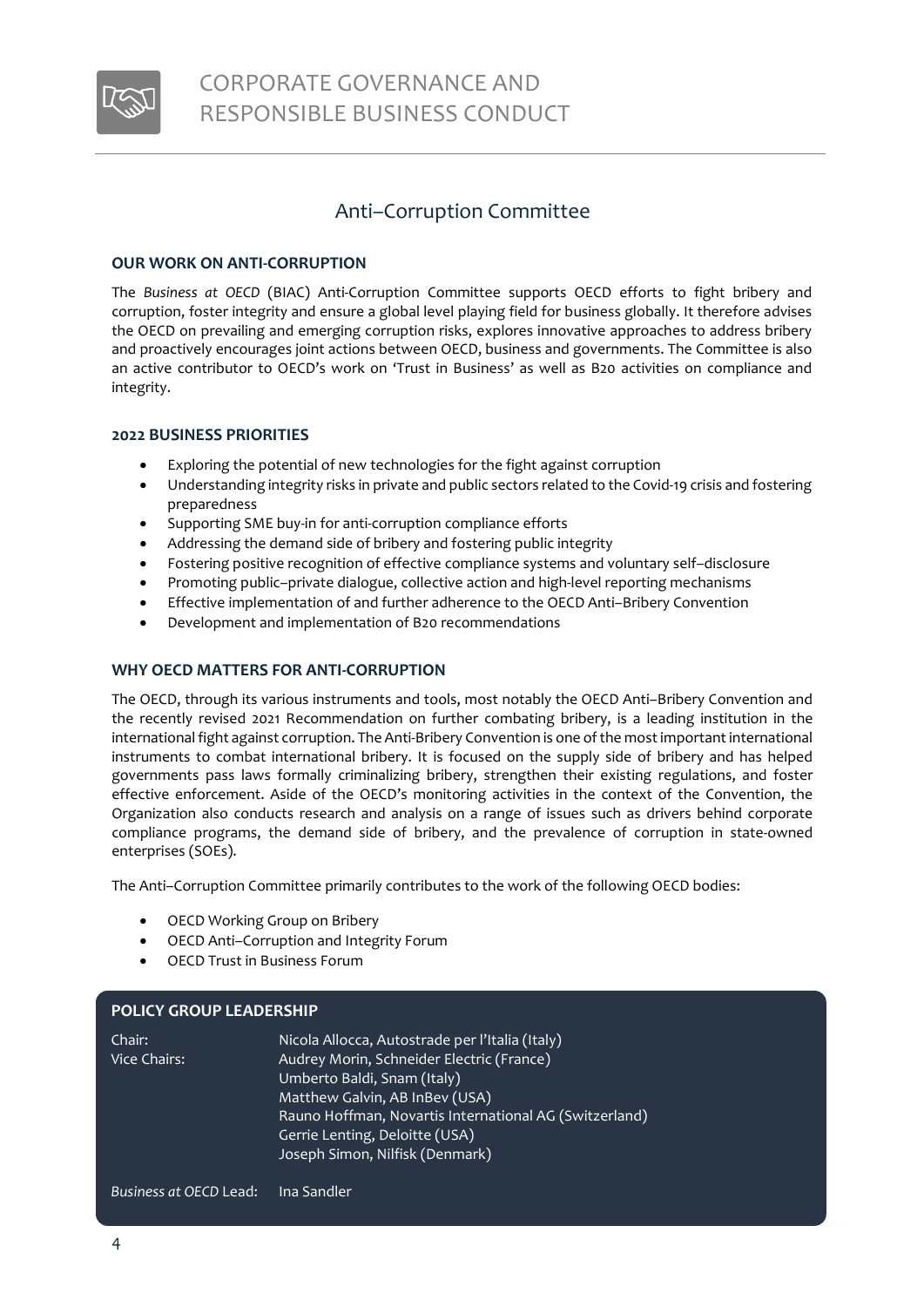

### <span id="page-4-0"></span>Corporate Governance Committee

#### **OUR WORK ON CORPORATE GOVERNANCE**

The *Business at OECD* (BIAC) Corporate Governance Committee promotes effective corporate governance designed to foster business growth, create sustainable value, and stimulate innovation and entrepreneurship. The Committee provides direct business input to the OECD during bi–annual consultations, as well as during regional roundtables around the world. In light of the upcoming review of the G20/OECD Principles in 2022, our Committee identified key issues for the private sector and these are reflected in the Principles. Further, we provide the business voice to the implementation of the SOE Guidelines and the Anti-Corruption and Integrity Guidelines for SOEs as well as to broader OECD discussions on trust in business.

#### **2022 BUSINESS PRIORITIES**

- Providing input to the review of the OECD/G20 Principles on Corporate Governance and the OECD Guidelines on Corporate Governance of State–Owned Enterprises
- Implementation of the OECD Guidelines on Corporate Governance of State–Owned Enterprises and the OECD Guidelines on Anti-Corruption and Integrity (ACI Guidelines)
- Capital market efficiency and improving public access to wealth creation
- Audit quality to foster trust, including non-financial aspects such as ESG standards
- Transparency and integrity in SOEs
- Contribution to cross–cutting OECD works, including those on responsible business conduct

#### **WHY OECD MATTERS FOR CORPORATE GOVERNANCE**

The OECD serves as an international standard setter in the area of corporate governance with various instruments such as *OECD/G20 Corporate Governance Principles* and the *OECD Guidelines for Corporate Governance of State-Owned Enterprises*. As we transition to recovery from the Covid-19 pandemic, the updated *G20/OECD Principles* will become more relevant to help business address sustainability, carbon emission, and maximization of enterprise value in the long-term. The *SOE Guidelines*, together with their implementation guidelines, provide concrete advice to countries on how to manage more effectively their responsibilities as company owners.

The Corporate Governance Committee contributes to the work of the following OECD bodies:

- OECD Corporate Governance Committee
- OECD Working Party on State Ownership and Privatization Practices

### **POLICY GROUP LEADERSHIP** Chair: Dan Konigsburg, Deloitte Touche Tohmatsu Ltd. (Unites States) Vice Chairs: Pascal Durand-Barthez, Associés en Gouvernance (France) Carol Hansell, Hansell McLaughlin Advisory Group (Canada) Mateja Milič, Assonime (Italy) Joseph O'Rourke, McCann FitzGerald (Ireland) Katja Roth Pellanda, Zurich Insurance Ltd (Switzerland)

*Business at OECD* Leads: Hiroki Waki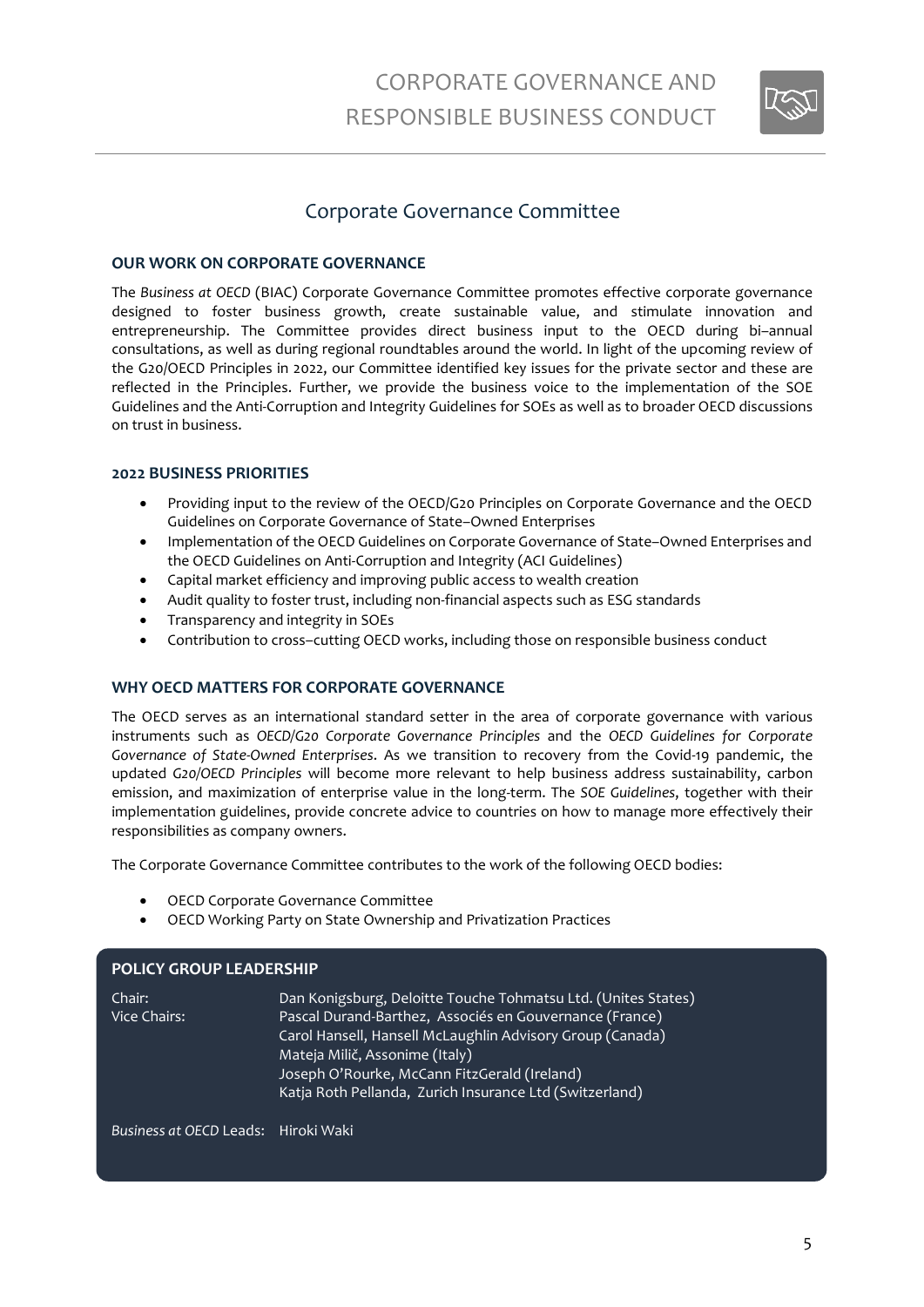

### <span id="page-5-0"></span>Committee on Investment and Responsible Business Conduct

#### **OUR WORK ON RESPONSIBLE BUSINESS CONDUCT**

In line with the overarching OECD Declaration on Investment and Responsible Business Conduct, which comprises the OECD Guidelines for Multinational Enterprises for RBC, the *Business at OECD* (BIAC) Investment and RBC Committee considers an open investment climate to go hand in hand with responsible business conduct.

On Responsible Business Conduct, the Committee works closely with the OECD to ensure a balanced and effective implementation in the spirit of its Guidelines for Multinational Enterprises, constituting the centerpiece of the OECD's work on corporate responsibility and the most comprehensive standard on responsible business conduct, covering all key areas of business ethics. The Committee thereby underlines the need for a well-functioning NCP system that is well known and that enjoys the confidence of all stakeholders. The Committee also actively contributes to work on due diligence with a view to ensuring that practical considerations, especially with regard to the challenges faced by small and medium sized enterprises, are duly taken into account.

#### **2022 BUSINESS PRIORITIES**

- Contributing to discussions on follow-up to the 2021 stocktaking of the OECD MNE Guidelines
- Advising the development of a new OECD Recommendation on the role of governance in RBC
- Fostering effective and balanced implementation of the MNE Guidelines across adhering countries
- Promoting outreach and adherence to the OECD MNE Guidelines for a global level playing field
- Ensuring a well-functioning NCP system
- Providing inputs to new due diligence work streams concerning environment and digital
- Feeding in on the ground experiences and flagging RBC challenges related to the war in Ukraine

#### **WHY OECD MATTERS FOR RESPONSIBLE BUSINESS CONDUCT**

With its Guidelines for Multinational Enterprises (OECD MNE Guidelines), the OECD hosts the only multilaterally agreed instrument promoting responsible business conduct that adhering governments have committed to promoting globally. The Guidelines cover all major areas of business ethics and are supported by a unique implementation mechanism of National Contact Points. They are further supported with practical guidance on the due diligence expectations established in the Guidelines. Moreover, to promote responsible business practices on a global level, the OECD is actively reaching out to governments, businesses, and civil society through its annual Global Forum on RBC as well as dedicated regional programs.

The Committee contributes to the work of the following OECD bodies:

- OECD Working Party on Responsible Business Conduct
- OECD Global Forum on Responsible Business Conduct
- OECD Due Diligence Advisory Groups
- OECD Forum on Due Diligence in the Garment and Footwear Sector
- OECD Forum on Responsible Mineral Supply Chains

| 1 YEK 1 YAYYA EE NYENYIN |                                                                                                                                                                                                                       |
|--------------------------|-----------------------------------------------------------------------------------------------------------------------------------------------------------------------------------------------------------------------|
| Chair:<br>Vice Chairs:   | Winand L.E. Quaedvlieg, VNO-NCW (Netherlands)<br>Paul Noll, BDA (Germany), Soichiro Sakuma, Nippon Steel Corporation (Japan),<br>Laura Rubbo, Disney (US), Clifford Sosnow, Fasken Martineau DuMoulin LLP<br>(Canada) |

**POLICY GROUP LEADERSHIP**

6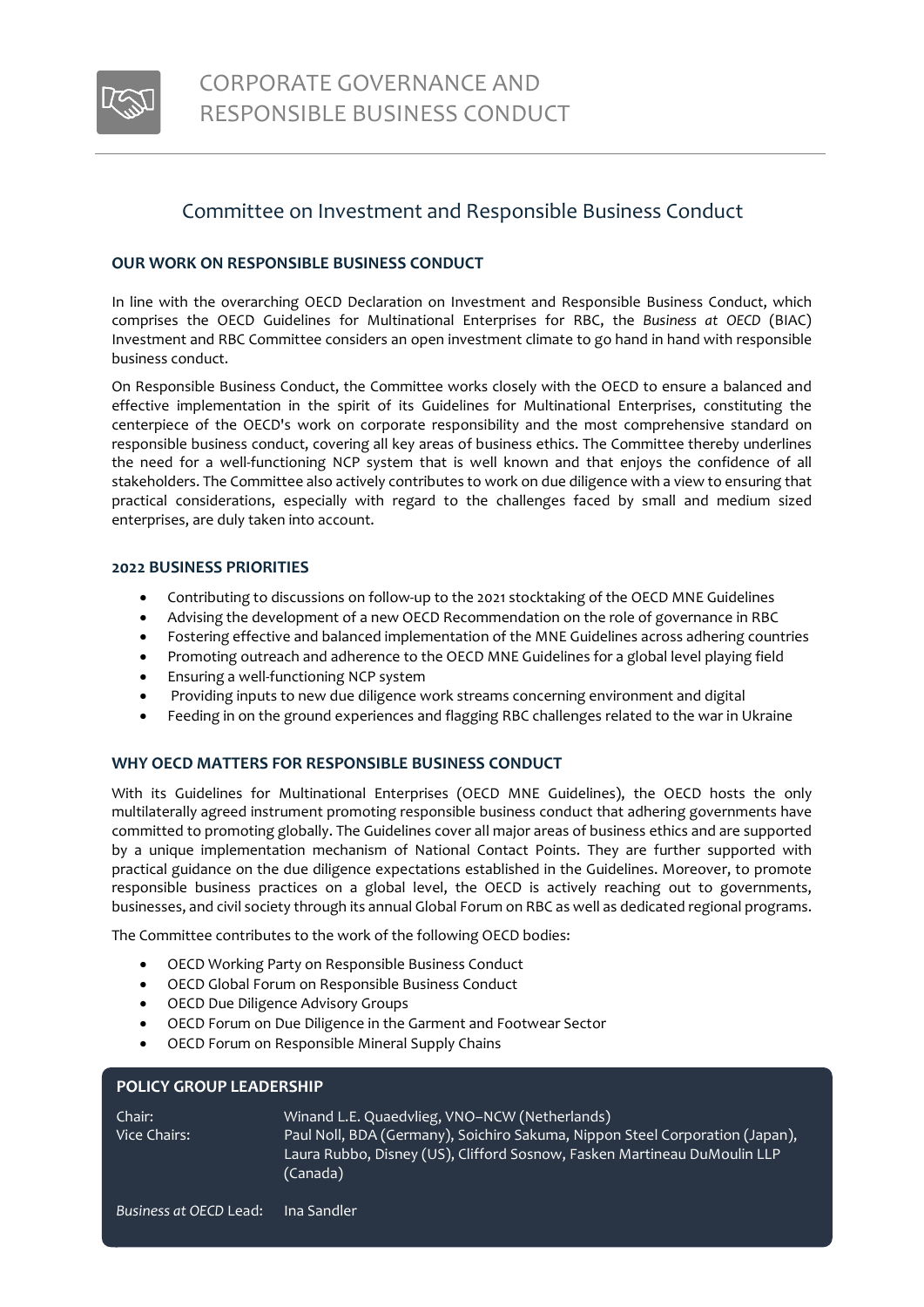

# China Expert Group

#### <span id="page-6-0"></span>**OUR WORK ON CHINA**

The *Business at OECD* (BIAC) China Expert Group contributes expert guidance to China–OECD cooperation in areas that improve trade and investment conditions, as well as the overall business environment in China. Taking into account OECD members' relations with China as a cooperation partner, economic competitor and systemic rival, the group encourages a mutually beneficial relationship – recognizing that differentiated approaches may be necessary to effectively progress towards concrete results. Our expert group consults at least annually with the OECD Ambassador-led *Informal Reflection Group on China*, and it organizes and contributes to thematic ad-hoc sessions with delegations and the OECD. We also work closely with the OECD's senior representative in Beijing to strengthen the OECD's presence in China.

#### **2022 BUSINESS PRIORITIES**

- State-owned enterprises and government support
- Investment policies
- Regulation & standard-setting
- Innovation & digitalization
- Good governance, including anti-corruption and responsible business conduct
- Green growth and climate neutrality agenda

#### **WHY OECD MATTERS FOR THE CHINA RELATIONSHIP**

Representing like-minded market-based democracies, the OECD Council at Ministerial level adopted a resolution in 2007 to strengthen the cooperation with China as a 'key partner' through a program of enhanced engagement. Based on the common interest of its member countries, the OECD advances policy dialogue with China in selected areas, promotes convergence of China's policies, regulations and guidelines towards OECD standards. The OECD further seeks China's gradual progress towards selected OECD legal instruments. Strategic discussions are also being held among OECD member governments with a focus on enhancing China's commitment in common priority areas.

The Expert Group supports the following OECD bodies in this context:

- OECD Informal Reflection Group on China
- Senior OECD Representative in China

#### **POLICY GROUP LEADERSHIP**

| Chair:       | Davide Cucino, Fincantieri China (Italy)                                       |
|--------------|--------------------------------------------------------------------------------|
| Vice Chairs: | Fabian Bahr, Giesiecke & Devrient Gmbh (Germany)                               |
|              | Korhan Kurdoğlu, Chairman, ATA Holding (Turkey)                                |
|              | Lukas Martin, Confederation of Industry of the Czech Republic (Czech Republic) |
|              |                                                                                |

*Business at OECD* Lead: Dominik Kümmerle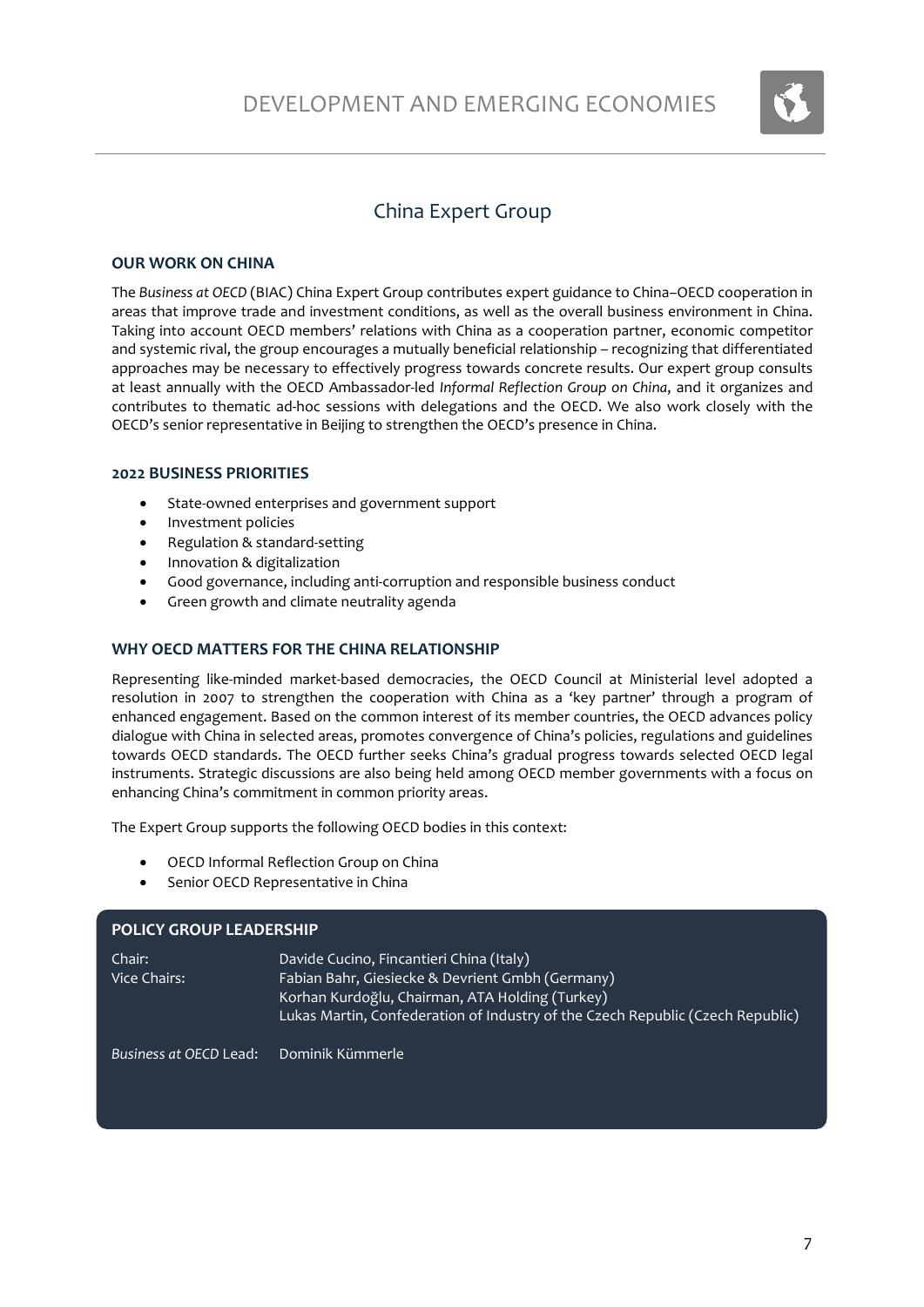

# Development Committee

#### <span id="page-7-0"></span>**OUR WORK ON DEVELOPMENT**

The *Business at OECD* (BIAC) Development Committee contributes private sector experience to the various development work streams in the OECD and related fora: outlining opportunities for and obstacles to private sector engagement that can drive sustainable development objectives.

Given the cross-cutting nature of the topic, The Committee also coordinates with other *Business at OECD* Committees in order to streamline development issues into their work and outline the interlinkages between different policy areas.

#### **2022 BUSINESS PRIORITIES**

- Highlighting the role of private investment and private sector finance for the promotion of emerging market development and the achievement of the sustainable development goals
- Supporting reforms to establish an enabling business environment and improve the ease of doing business in developing countries, including efforts to reduce barriers to trade and investment, fight against corruption and illicit trade, and promote good governance and domestic tax reform in developing countries

#### **WHY OECD MATTERS FOR DEVELOPMENT POLICY**

Development has always been an integral part of the OECD's mission of 'promoting better policies for better lives' within and beyond OECD countries. Indeed, through the OECD Development Assistance Committee, which provides a forum for the world's major donor countries to discuss issues surrounding development aid, the OECD is well positioned to act as a leader in international development. The Organization is further an important purveyor of statistics and analysis. Finally, the OECD is also actively developing tools and recommendations to improve the investment climate and foster reform in developing countries in order to attract the funds necessary for the achievement of the 2030 Agenda's Sustainable Development Goals.

The Development Committee contributes to the work of the following OECD bodies:

- OECD Development Assistance Committee / OECD Development Cooperation Directorate
- OECD Emerging Markets Network (EMnet)
- MENA-OECD Competitiveness Program and MENA-OECD Business Advisory Board
- OECD Roundtable on Investment and Sustainable Development

| <b>POLICY GROUP LEADERSHIP</b> |                                                                                                                                                                                                                                                                                                   |  |
|--------------------------------|---------------------------------------------------------------------------------------------------------------------------------------------------------------------------------------------------------------------------------------------------------------------------------------------------|--|
| Chair:<br>Vice Chair:          | David Croft, Reckitt Benckiser (United Kingdom)<br>Marie Gad, Confederation of Danish Industry (DI) (Denmark)<br>Josafath Rodriguez, Diageo (Mexico)<br>Richard Touroude, Federation Nationale Des Travaux Publics (FNTP) / Syndicat<br>Des Entrepreneurs Français Internationaux (SEFI) (France) |  |
| Business at OECD Lead:         | ılna Sandler'                                                                                                                                                                                                                                                                                     |  |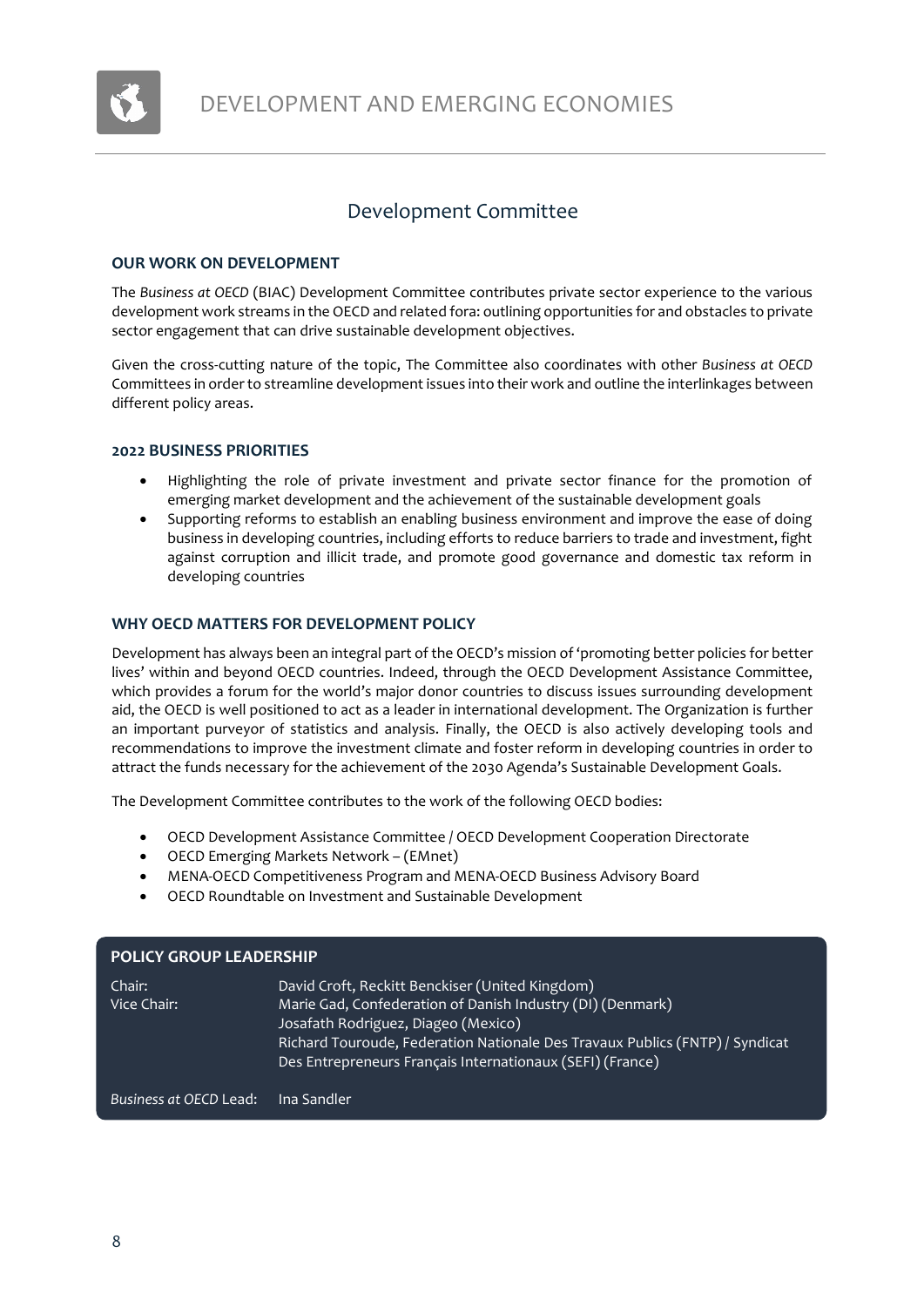

### Competition Committee

#### <span id="page-8-0"></span>**OUR WORK ON COMPETITION**

The *Business at OECD* (BIAC) Competition Committee informs OECD discussions on competition. It encourages senior regulators and antitrust enforcers to act consistently and proportionately in accordance with due process, best practice, and with respect to the objectives of effective enforcement of competition laws. Its primary objective is maintenance of business competitiveness and the efficient operation of markets with the minimum necessary level of regulatory intervention across all sectors.

#### **2022 BUSINESS PRIORITIES**

- Competition and regulation in light of digitalization
- Intellectual property rights and competition
- State support and competitive neutrality
- Procedural fairness
- International co-operation on competition policies

### **WHY OECD MATTERS FOR COMPETITION POLICY**

OECD analysis on competition considers and disseminates best–practice based on expert dialogue in the OECD Competition Committee, as well as through activities supported by OECD regional centers addressing competition policy.

The Competition Committee contributes to the work of the following OECD bodies:

- OECD Competition Committee
- OECD Global Forum on Competition
- OECD Working Party 2 on Competition and Regulation
- OECD Working Party 3 on Co–operation and Enforcement

#### **POLICY GROUP LEADERSHIP**

| Chair:              | John Taladay, Baker Botts LLP (United States)                   |
|---------------------|-----------------------------------------------------------------|
| <b>Vice Chairs:</b> | Luis Gómez, Baker & McKenzie LLP (United Kingdom)               |
|                     | Mathew Heim, Amazon Inc. (United States)                        |
|                     | Michael Koch, Goodmans LLP (Canada)                             |
|                     | Paul Lugard, Baker Botts LLP (Netherlands)                      |
|                     | Munesh Mahtani, Google (United Kingdom)                         |
|                     | Paolo Palmigiano, Sumitomo Electric Industries (United Kingdom) |
|                     | Volker Stapper, Deutsche Telekom (Germany)                      |
|                     |                                                                 |

*Business at OECD* Lead: Jacobo Ramos-Folch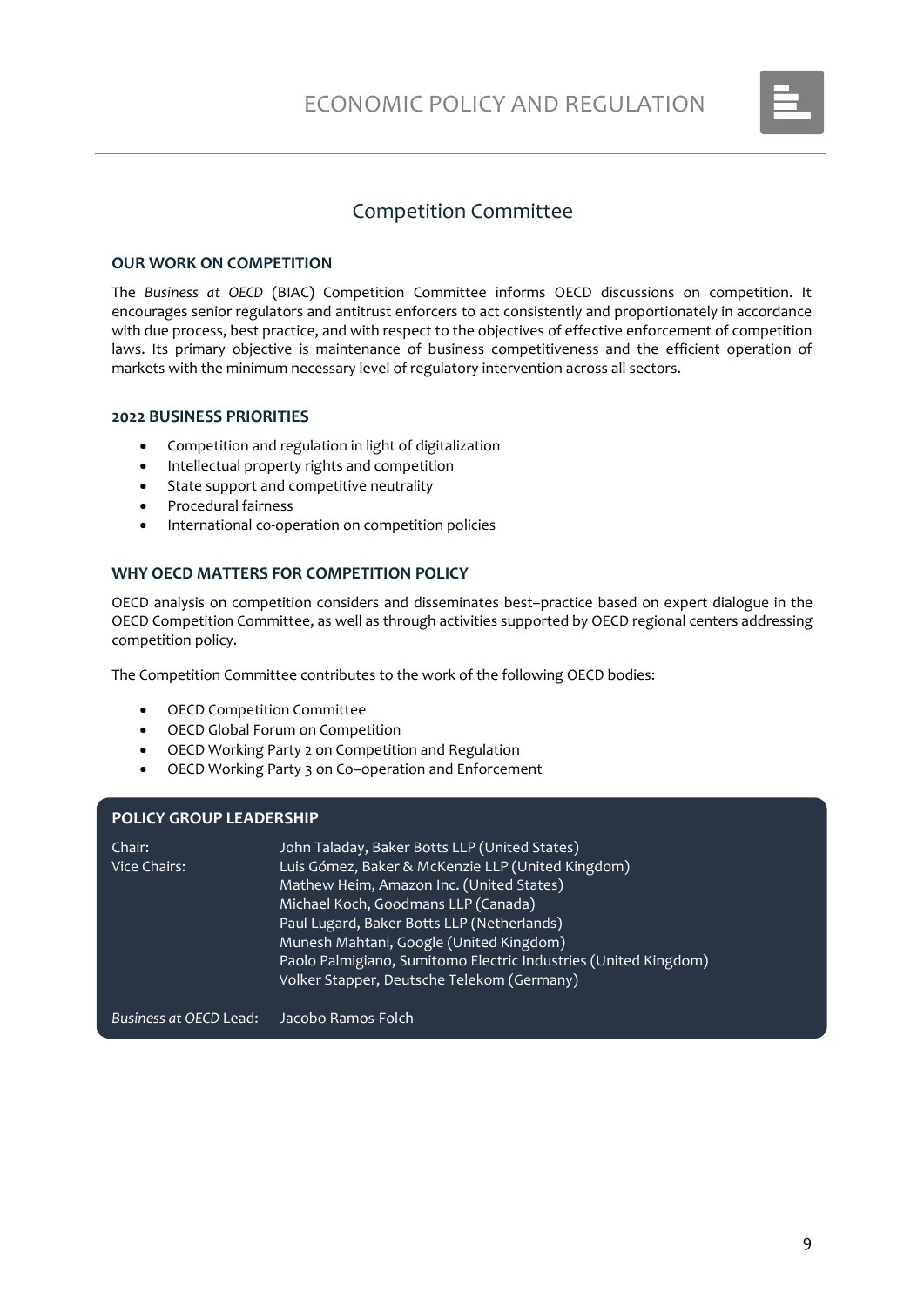

# Economic Policy Committee

#### <span id="page-9-0"></span>**OUR WORK ON ECONOMIC POLICY**

The *Business at OECD* (BIAC) Economic Policy Committee advises the OECD on macro–economic issues as well as priorities for structural reforms. It helps create an enabling policy environment that supports private sector–led growth and open, competitive markets. It contributes expertise on the main driving forces behind OECD projections for the global economy, key risks, and priority policy messages via webinars and meetings with the OECD Economic Policy Committee leadership. It also undertakes economic surveys of *Business at OECD* members.

#### **2022 BUSINESS PRIORITIES**

- Economic implications of the war in Ukraine
- Promoting structural reforms in the aftermath of the Covid-19 crisis
- Macro-economic trends and projections
- Interactions, complementarities and possible trade-offs between policies for economic growth, stability, environment, financial markets, taxation and income distribution, among others
- The productivity challenge

#### **WHY OECD MATTERS FOR ECONOMIC POLICY**

The OECD is a leading purveyor of cross-cutting statistics and fact-based policy recommendations. Through a unique system of peer review and monitoring of implementation, these OECD recommendations have important bearing on the business environments in OECD and many emerging economies. The Economic Policy Committee offers a unique channel by which the private sector can, at an early stage, work to shape the ground-breaking analysis and policy recommendations of landmark OECD publications.

The Economic Policy Committee contributes to the work of the following OECD bodies:

- OECD Economic Policy Committee
- OECD Working Party 1 on Macroeconomic & Structural Policy Analysis
- OECD Global Forum on Productivity

#### **POLICY GROUP LEADERSHIP**

| Chair:<br>Vice Chairs: | Klaus Deutsch, Federation of German Industries (BDI) (Germany)<br>Richard Grenfell-Hill, Diageo (United Kingdom)<br>Bettina Kashefi, Confederation of Swedish Enterprise (Sweden)<br>Francesca Mazzolari, Confindustria (Italy)<br>András Vértes, GKI Economic Research (Hungary)<br>Carlos Serrano, BBVA (Mexico)<br>Ira Kalish, Deloitte (USA)<br>Dr. Trevin Stratton, Deloitte (Canada) |
|------------------------|--------------------------------------------------------------------------------------------------------------------------------------------------------------------------------------------------------------------------------------------------------------------------------------------------------------------------------------------------------------------------------------------|
| Business at OECD Lead: | Jacobo Ramos-Folch, Hideaki Ozu                                                                                                                                                                                                                                                                                                                                                            |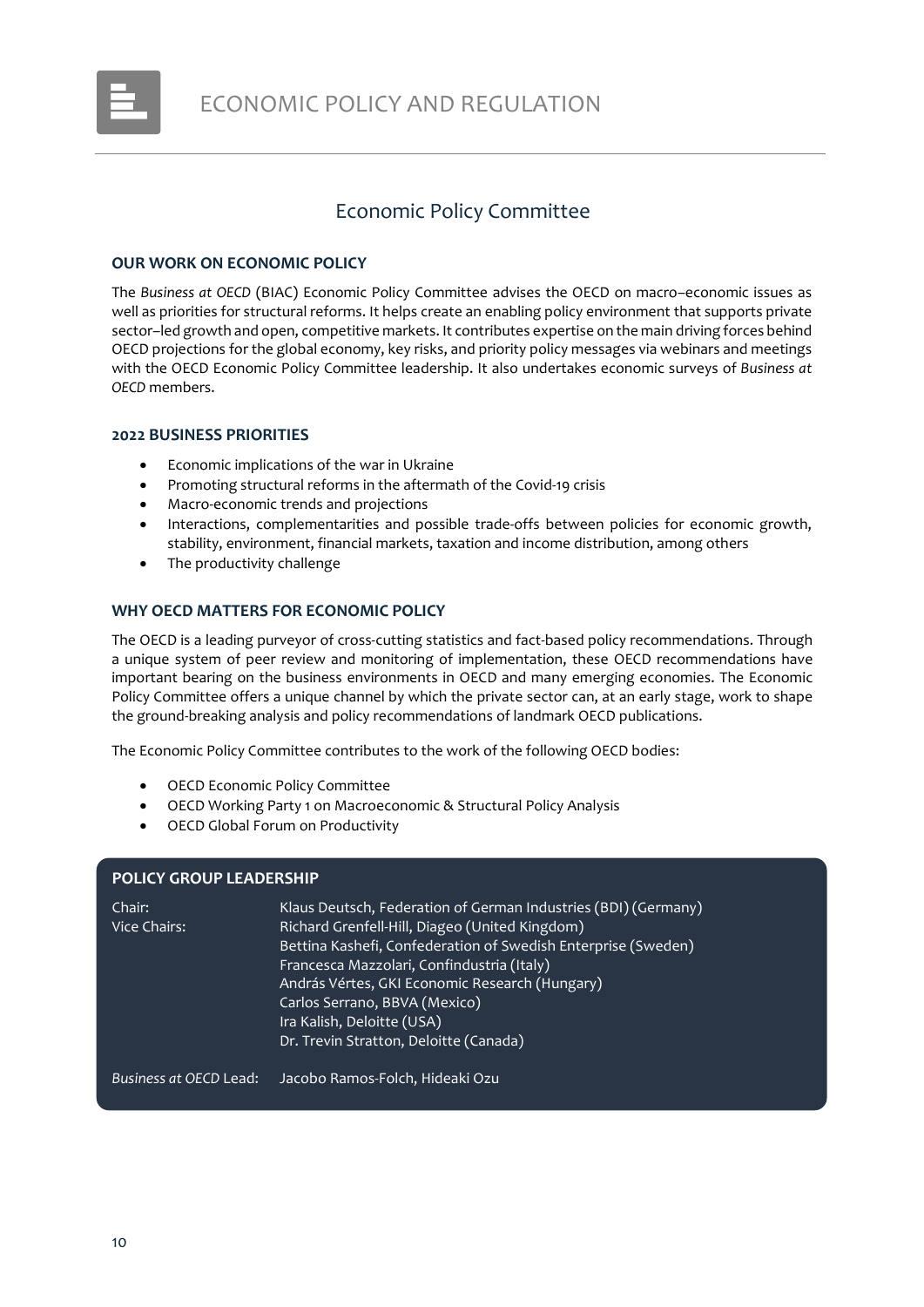

# Finance Committee

#### <span id="page-10-0"></span>**OUR WORK ON FINANCE**

The *Business at OECD* (BIAC) Finance Committee contributes private sector expertise and perspectives to OECD finance-related activities, including its work to support the G20, in order to develop a strong and sustainable global financial system. The Committee is open to all private sector actors from the financial industry and the wider economy nominated via our national member federations.

#### **2022 BUSINESS PRIORITIES**

- Economic impact of the war in Ukraine on financial markets
- Assessment and policy responses on the financial market impact of the COVID-19 crisis (incl. NPLs)
- Trade Finance (for SMEs)
- Sustainable finance, including green finance
- Digitalization and innovation in the financial sector, including FinTech
- Promoting coordinated approaches to financial regulation

#### **WHY OECD WORK MATTERS FOR FINANCE**

The OECD is well-placed to contribute analysis on financial markets through its whole-economy expertise and its focus on economic growth and stability. As neither a financial regulator nor an international lender, the OECD maintains an independent, unique perspective, and its contribution to the G20 is growing significantly.

The Finance Committee contributes to the work of the following OECD bodies:

- OECD Committee on Financial Markets
- OECD Working Party on SMEs and Entrepreneurs
- OECD/G20 Task Forces on Financial Consumer Protection occasional invitations for consultations
- OECD/G20 Task Force on Institutional Investors and Long-Term Investment

#### **POLICY GROUP LEADERSHIP**

| Chair:<br>Vice Chairs: | Kent D. Andrews, Toronto-Dominion Bank Group (Canada)<br>Sanita Bajāre, LDDK (Latvia)<br>Prof. Paolo Garonna, Italian Banking, Insurance and Finance Federation (Italy)<br>Ted Hart, Legal & General (UK)<br>Alejandro Puente, Gentera SAB, Coparmex (Mexico)<br>Gianluca Riccio, Lloyds Banking Group (United Kingdom)<br>Joan Rosas Xicota, CaixaBank (Spain)<br>Sven Schönborn, Federation of German Industries - BDI (Germany) |
|------------------------|------------------------------------------------------------------------------------------------------------------------------------------------------------------------------------------------------------------------------------------------------------------------------------------------------------------------------------------------------------------------------------------------------------------------------------|
| Business at OECD Lead: | Jacobo Ramos-Folch, Hideaki Ozu                                                                                                                                                                                                                                                                                                                                                                                                    |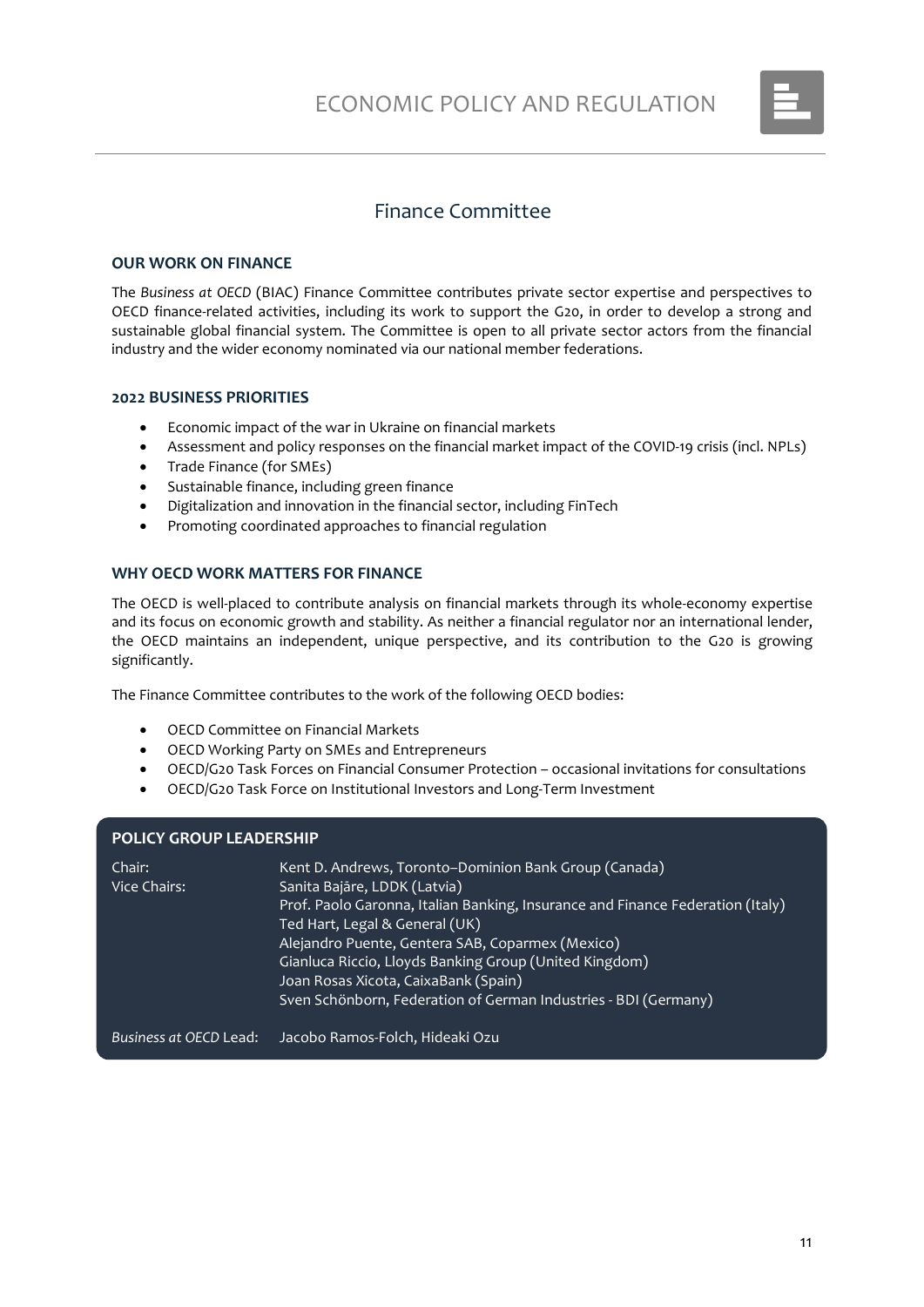

### Private Pension Expert Group

#### <span id="page-11-0"></span>**OUR WORK ON PRIVATE PENSIONS**

The *Business at OECD* (BIAC) Private Pension Expert Group covers economic and regulatory issues related to private pension schemes, sustainability of the schemes, funding, governance, protection of benefits, and financial education. The Covid-19 pandemic reinforced the need for a long-term perspective that can help prepare for future uncertainty through sustainable and flexible retirement savings schemes. The Expert Group advocates that regulation of pension plans must balance the interest of all stakeholders, including sponsor organizations. *Business at OECD* works to ensure that the policy guidance developed by the OECD on occupational pension defined benefit (DB) plans as well as defined contribution plans (DC) are aligned with the interest of employers as well as beneficiaries.

#### **2022 BUSINESS PRIORITIES**

- Sustainability and flexibility of the retirement saving systems
- Economic and regulatory issues related to private pension schemes
- The Core Principles of the Regulation of Private Pensions
- The International Organization of Pension Supervisors (IOPS) discussions
- Administration and financing of private pension programs

#### **WHY OECD MATTERS FOR PRIVATE PENSIONS**

The Covid-19 pandemic was a wake-up call to revisit the roles that our retirement saving systems can play in difficult times and to increase resilience against future shocks. This profoundly affected long-term growth projections and the availability of long–term finance. Investment policy shifts by national pension funds can have a substantial implication on the capital market, thus requiring close monitoring given the longer time horizon. Coordinating regulations of private pensions is a particular challenge to policy makers in the insurance and pensions industry.

The Private Pension Expert Group contributes to the work of the following OECD body:

• OECD Working Party on Private Pensions

| <b>POLICY GROUP LEADERSHIP</b> |                                                             |  |
|--------------------------------|-------------------------------------------------------------|--|
| Chair:                         | Hans Gidhagen, Confederation of Swedish Enterprise (Sweden) |  |
| Business at OECD Lead:         | Jacobo Ramos-Folch, Hideaki Ozu                             |  |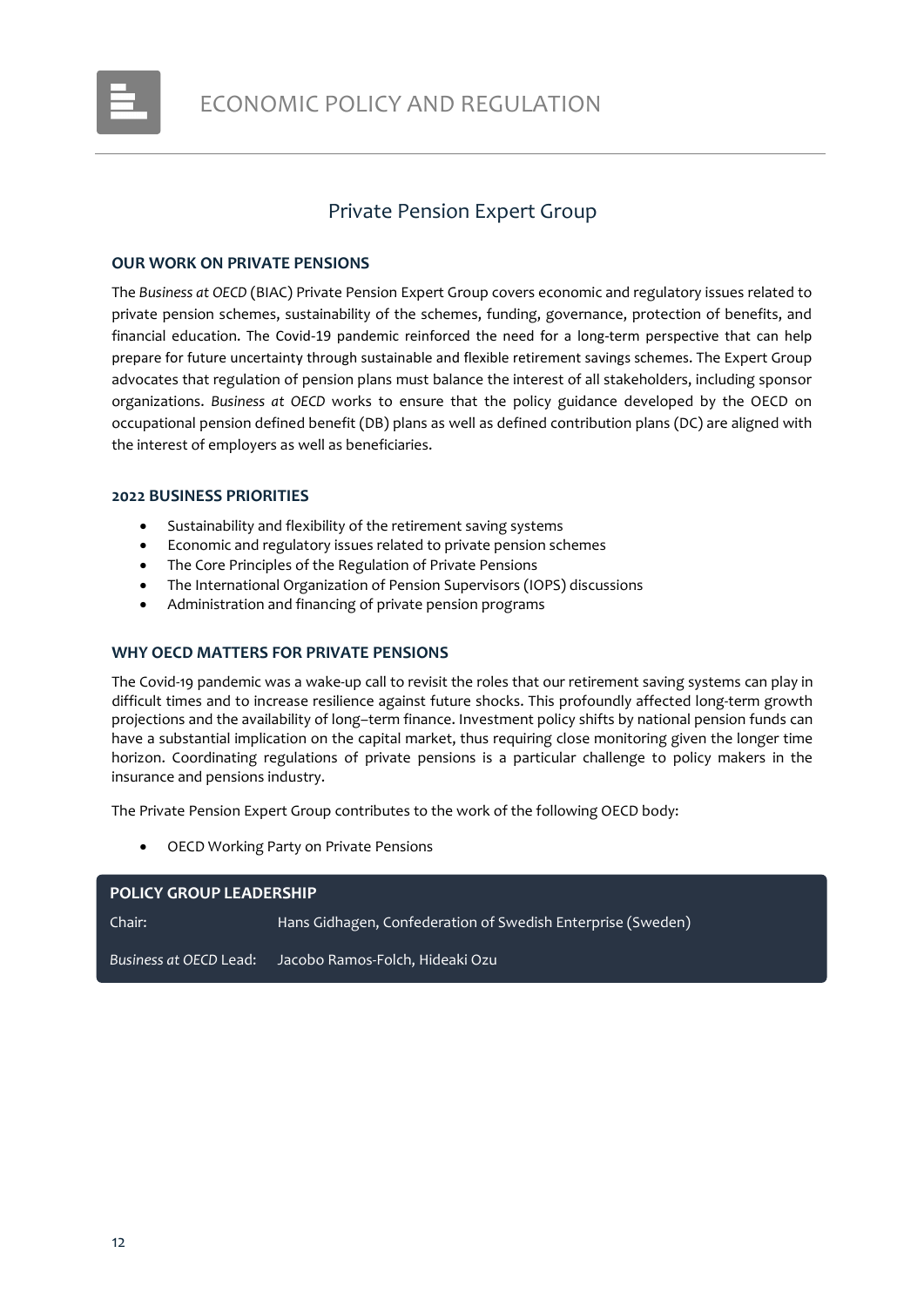

# Governance and Regulatory Policy Committee

#### <span id="page-12-0"></span>**OUR WORK ON GOVERNANCE AND REGULATORY POLICY**

The *Business at OECD* (BIAC) Governance and Regulatory Policy Committee contributes to the OECD's work on good public governance and regulation, with a view to improving policy making processes across sectors and increasing the quality of existing regulations. It advocates pro-competitive, transparent, predictable, and quality regulatory frameworks that support business, entrepreneurship, and innovation with minimum administrative burden.

#### **2022 BUSINESS PRIORITIES**

- Contribute to the OECD's work on its Regulatory Policy Outlook 2022 which looks into the post-COVID-19 future regulation and regulatory policy as an overarching priority
- Support the OECD's efforts to implement the OECD's Recommendation on Agile Governance
- Strengthening institutional frameworks of regulatory quality and stakeholder engagement
- Facilitating international cooperation on regulatory policy
- Reframing regulatory policy for the digital economy and transformation, including AI
- Assess the interlinkages between the green transition and regulation
- Contributing to the OECD Public Governance Committee meeting at Ministerial level in November 2022

#### **WHY OECD MATTERS FOR GOVERNANCE AND REGULATORY POLICY**

The OECD Public Governance Committee (PGC) and the OECD Regulatory Policy Committee (RPC) are the foremost platform for governments to exchange and build upon international experience in policy-making and good governance. How to design and evaluate policies, as discussed in these Committees, will substantially determine the environment for business.

The Governance and Regulatory Policy Committee contributes to the work of the following OECD bodies:

- OECD Regulatory Policy Committee
- OECD Public Governance Committee
- OECD Steering Group on Measuring Regulatory Performance

#### **POLICY GROUP LEADERSHIP**

| Chair:       | Yilmaz Argüden, ARGE Consulting (Turkey) |
|--------------|------------------------------------------|
| Vice Chairs: | Aidan Sweeney, Ibec (Ireland)            |
|              |                                          |

*Business at OECD* Lead: Jacobo Ramos-Folch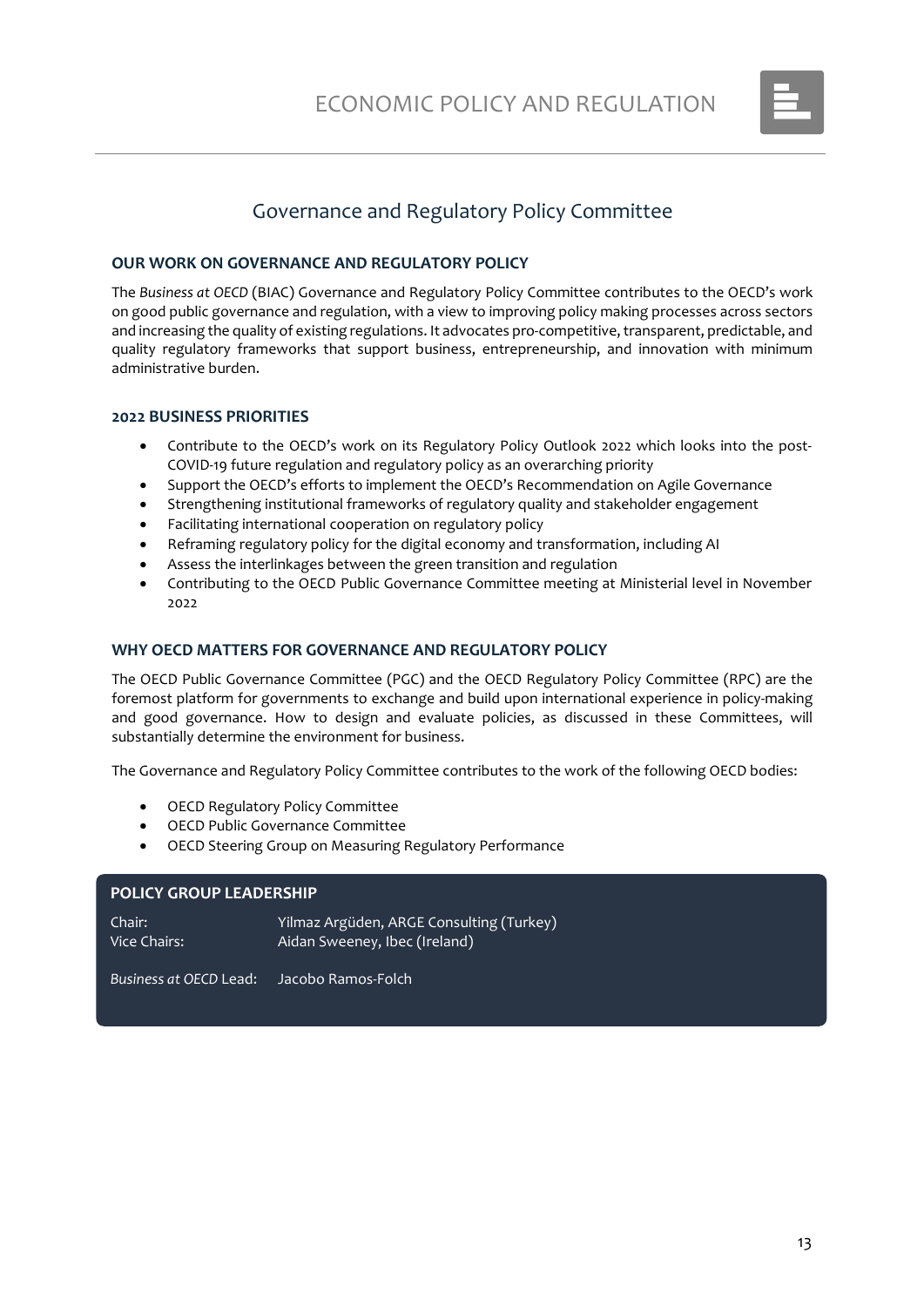

### Education Committee

#### <span id="page-13-0"></span>**OUR WORK ON EDUCATION**

The *Business at OECD* (BIAC) Education Committee brings together the experience and perspectives of employers to support and help shape the OECD's world renowned surveys, analyses, and recommendations in the area of education and skills. The ultimate objective is to spur policy reforms that increase the employability of individuals and good citizenship, including a focus on enhancing opportunities for youth. The Education Committee provides a unique channel through which to contribute to the OECD's work and recommendations on education and skills, in light of the evolving learning and work environments created by digital transformations.

#### **2022 BUSINESS PRIORITIES**

- Access to quality education and skills development for individuals of all ages
- Education, skills and competencies for the digital economy
- Curriculum reform
- Vocational education and training (VET)
- Teaching quality
- Effective allocation of educational resources
- Innovation in education
- Evaluation and assessment
- Higher education
- Lifelong learning
- Work based learning and apprenticeship

#### **WHY OECD MATTERS FOR EDUCATION POLICY**

Ensuring access to quality education for all and training to equip individuals with 21<sup>st</sup> century skills continues to be a top priority for business. We look to OECD as the global leader on statistics, evidence, surveys, and analysis of education policies to ensure that policies for education reflect labor market realities and advance opportunities for all, with particular focus on the digital transformation. OECD recommendations to governments and rankings of countries (such as the Program for International Student Assessment – PISA) contribute to national policy reforms and serve as an important basis for business dialogue with governments on education policies at the local level.

The Education Committee contributes to the work of the following OECD bodies:

- OECD Education Policy Committee Selected sessions
- OECD Center for Educational Research and Innovation Governing Board
- OECD Program for the International Assessment of Adult Competencies Board of Participating Countries
- OECD Teaching and Learning International Survey Board of Participating Countries
- OECD Program for International Student Assessment and Development Group
- OECD Skills Strategy Advisory Group
- OECD Group of National Experts on Vocational Education and Training
- OECD Group of National Experts on School Resources

#### **POLICY GROUP LEADERSHIP**

Chair: Charles Fadel, Center for Curriculum Redesign (United States) Vice Chairs: Gerhard Riemer, Federation of Austrian Industries (Austria)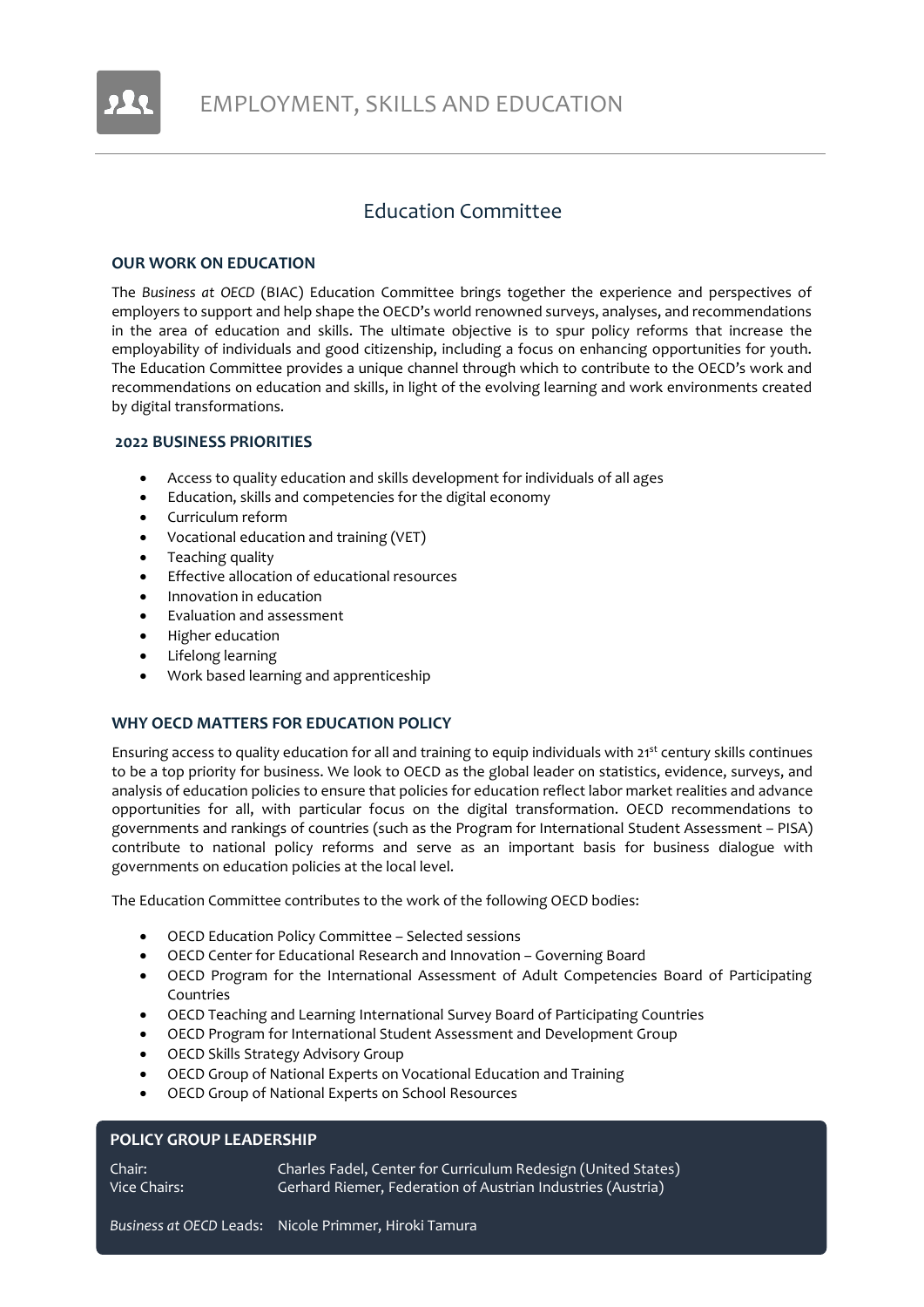

# Employment, Labor and Social Affairs Committee

#### <span id="page-14-0"></span>**OUR WORK ON EMPLOYMENT, LABOR AND SOCIAL AFFAIRS**

The *Business at OECD* (BIAC) Employment Committee ensures that OECD analysis and recommendations both reflect the need for flexible labor markets and a comprehensive policy approach to job strategies and social policy that encourages job creation and entrepreneurship. It also promotes active social dialogue between employers and policymakers to advance in crucial areas, including skills, inclusion in labor markets, and in promoting the participation of young people in labor markets.

#### **2022 BUSINESS PRIORITIES**

- Tackling labor shortages through our lighthouse project, the "Business Needs You" campaign
- Providing young people with better labor market opportunities through our "Business for Youth" campaign
- Input to the annual OECD Employment Outlook through consultations with the OECD Secretariat
- Participation in the OECD AI and Future of Work projects
- Lead business engagement in the G20 and G7 Employment processes jointly with other international organizations such as the International Organization of Employers (IOE)
- Implementation of our 3-pillar strategy for labor markets, providing business representatives with an opportunity to exchange with the OECD and governments perspectives for:
	- 1) Dynamic labor markets
	- 2) Skills and employability
	- 3) Inclusion and diversity

#### **WHY OECD MATTERS FOR EMPLOYMENT, LABOR AND SOCIAL AFFAIRS**

OECD analysis and studies reflect *Business at OECD* views on employment and social policies that support labor market flexibility, employability, private sector growth and job creation.

The Employment, Labor and Social Affairs Committee contributes to the work of the following OECD bodies:

- OECD Committee on Employment, Social and Labor Affairs (ELSA), selected sessions
- OECD ELSA Working Party on Employment Selected sessions, by invitation only
- OECD ELSA Working Party on Social Policy –Selected sessions by invitation only
- OECD ELSA Working Party on Migration –Selected sessions, by invitation only, high–level meetings

#### **POLICY GROUP LEADERSHIP**

| Chair:       | Renate Hornung-Draus, BDA (Germany)             |
|--------------|-------------------------------------------------|
| Vice Chairs: | David N. Barnes, IBM Corporation (US)           |
|              | Bettina Schaller Bossert, Addecco (Switzerland) |
|              | Ton Schoenmaeckers, VNO-NCW (Netherlands)       |
|              | Gülden Türktan, TÜSİAD and KADIGER (Turkey)     |

*Business at OECD* Leads: Ali Karami Ruiz, Hiroki Waki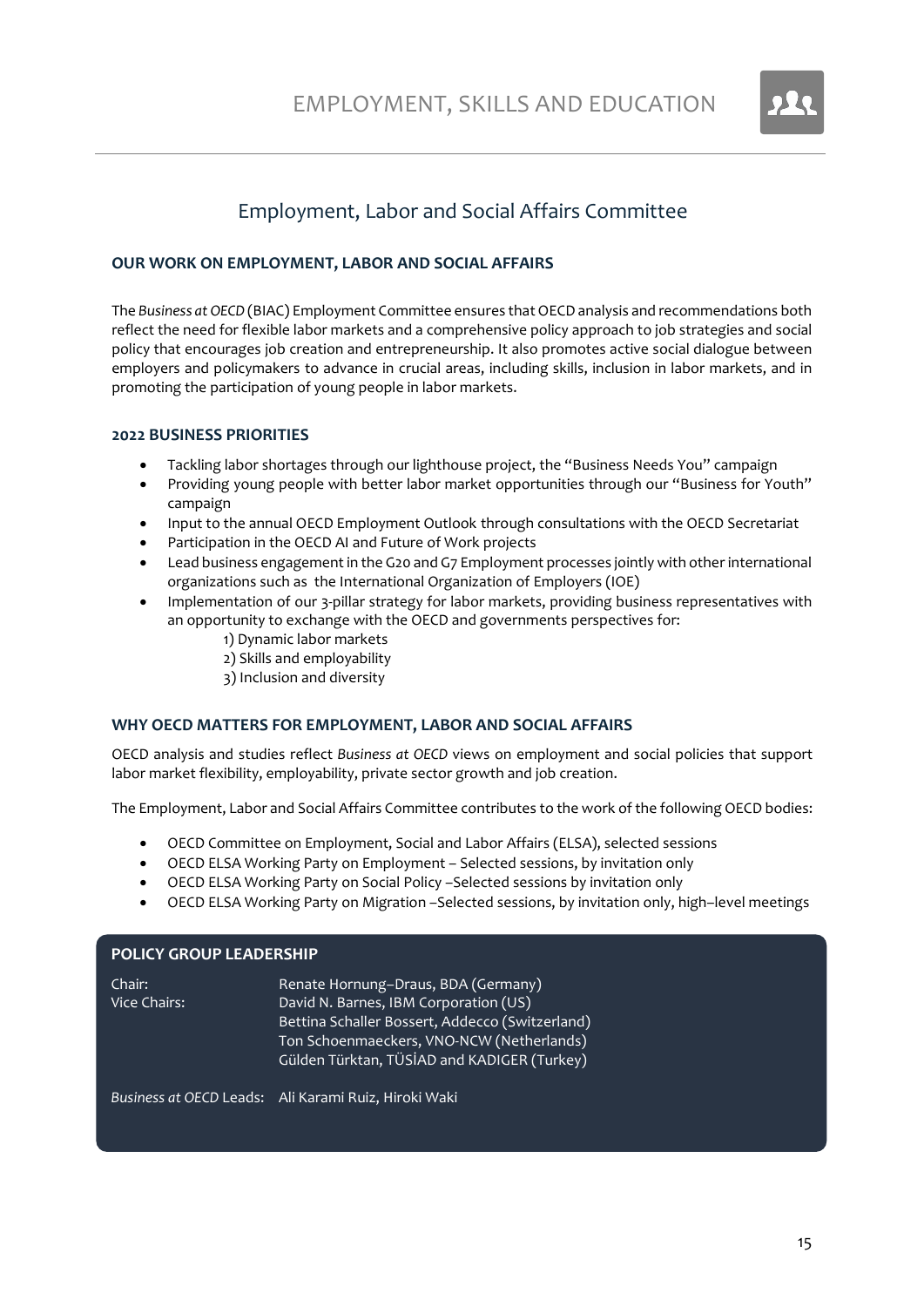

# Chemicals Committee

#### <span id="page-15-0"></span>**OUR WORK ON CHEMICALS**

The *Business at OECD* (BIAC) Chemicals Committee enables private sector access to a wide range of OECD activities on chemical management and safety. The Committee contributes to the development of policies and instruments for chemical testing and assessment, fosters information exchange, and provides a framework for private sector exchanges. The chemicals industry is one of the world's major economic sectors, and it is committed to acting responsibly, transparently, and in partnership with governments to ensure that its products meet the necessary safety requirements.

#### **2022 BUSINESS PRIORITIES**

- Test guidelines
- Integrated approaches to testing and assessment
- Hazard and exposure assessment
- Pollutant Release and Transfer Register (PRTR)
- Chemical accidents
- Pesticides
- **Biocides**
- Plastics and environment
- Review of OECD Council legal instruments related to chemicals management
- Risk management of chemicals and the prevention of chemical accidents

#### **WHY OECD MATTERS FOR CHEMICALS**

By avoiding duplicative data requirements, the OECD environment, health, and safety (EHS) program generates cost savings of about 309 million Euros annually for business and government. The specific added value of the OECD EHS program lies in its concrete cost–saving effects for industry and governments by harmonizing testing and assessment approaches. The development of high–quality tools and guidance on technical issues as well as the sharing and mutual assistance among members and non–members play a key role in global discussions on chemicals management.

Our Chemicals Committee contributes to the work of the following OECD bodies:

- OECD Chemicals and Biotechnology Committee
- OECD Working Group of National Coordinators of the Test Guidelines Program
- OECD Working Group on Pesticides
- OECD Working Group on Chemical Accidents
- OECD Working Party on Risk Management
- OECD Task Force on Hazard Assessment
- OECD Task Force on Exposure Assessment
- OECD Task Force on Pollutant Release and Transfer Registers

#### **POLICY GROUP LEADERSHIP**

| Chair:       | Jay West, ACC (United States)                                      |
|--------------|--------------------------------------------------------------------|
| Vice Chairs: | Kai-Sebastian Melzer, Nickel Institute (Belgium);                  |
|              | Ladislav Novák, SPCR (Czech Republic);                             |
|              | Shinoi Sakata, Japan Chemical Industry Association (JCIA) (Japan); |
|              | Shannon Watt, Chemistry Industry Association of Canada (Canada)    |
|              |                                                                    |

*Business at OECD* Leads: Dominik Kümmerle, Rokas Morkūnas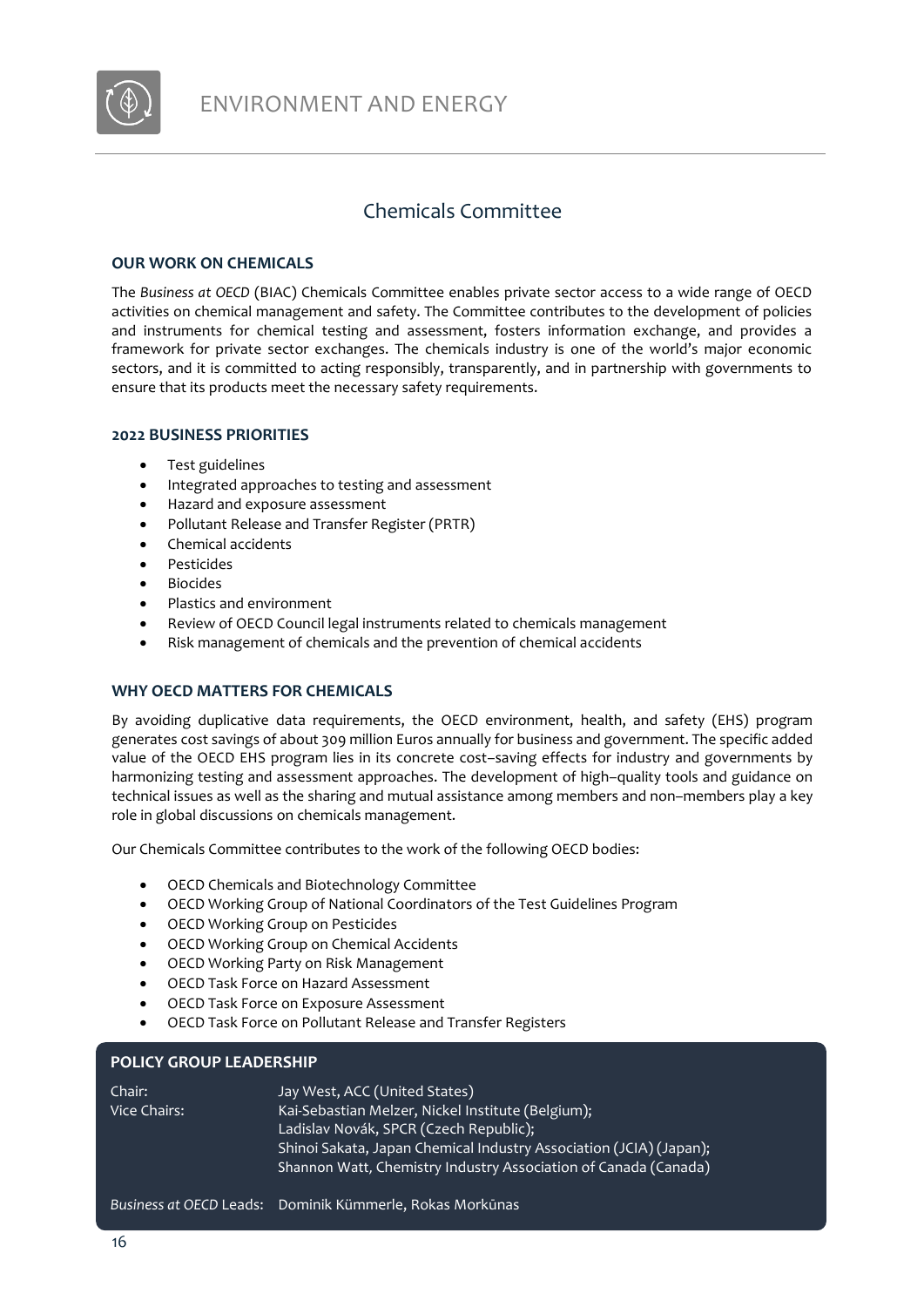

# Biotechnology Expert Group

#### <span id="page-16-0"></span>**OUR WORK ON BIOTECHNOLOGY**

The *Business at OECD* (BIAC) Biotechnology Expert Group provides private sector access to the wide range of OECD biotechnology–related projects, including industrial biotechnology, human health–related biotechnology, the harmonization of regulatory oversight for the products of modern biotechnology, and international harmonization in the safety assessments of novel foods and feeds. Through the Biotechnology Expert Group, business contributes to both technical and strategic discussions on the various applications of biotechnology. A major focus for the coming years will be on how biotechnology can contribute to addressing global challenges, including health and green growth.

#### **2022 BUSINESS PRIORITIES**

- Harmonization of regulatory oversight
- Increasing efficiency of safety assessment
- Safety of novel foods and feeds
- Industrial biotechnology, bio–based production, innovation for sustainable bio–economies
- Emerging technologies for health: microbiome, gene–editing, neurotechnology, precision medicine

#### **WHY OECD MATTERS FOR BIOTECHNOLOGY**

The OECD serves its members as a forum on the regulation of modern biotechnology, including novel foods and feeds. As part of its Chemicals program, the Organization fosters a mutual understanding of regulations, facilitates harmonization of risk/safety assessments, and promotes the safe use of modern biotechnology products. Further, the OECD analyzes policies to encourage innovation in biotechnology – including by addressing policy issues related to biotechnology, nanotechnology and their convergence with other technologies (e.g. information and communications technologies (ICTs).

Our Biotechnology Expert Group contributes to the work of the following OECD bodies:

- OECD Chemicals and Biotechnology Committee
- OECD Working Party on the Harmonization of Regulatory Oversight in Biotechnology
- OECD Working Party on the Safety of Novel Foods and Feeds
- OECD Working Party on Biotechnology, Nanotechnology and Converging Technologies

| <b>POLICY GROUP LEADERSHIP</b> |                                                                                                                                                                                         |
|--------------------------------|-----------------------------------------------------------------------------------------------------------------------------------------------------------------------------------------|
| Chair:<br>Vice Chairs:         | Lisa Zannoni, Zannoni & Associates Consulting (USA)<br>Dirk Carrez, Clever Consult (Belgium)<br>Martin Egger, Roche Diagnostics (Germany)<br>Alessandra Salamini, Bayer (United States) |
| Business at OECD Leads:        | Dominik Kümmerle, Rokas Morkūnas                                                                                                                                                        |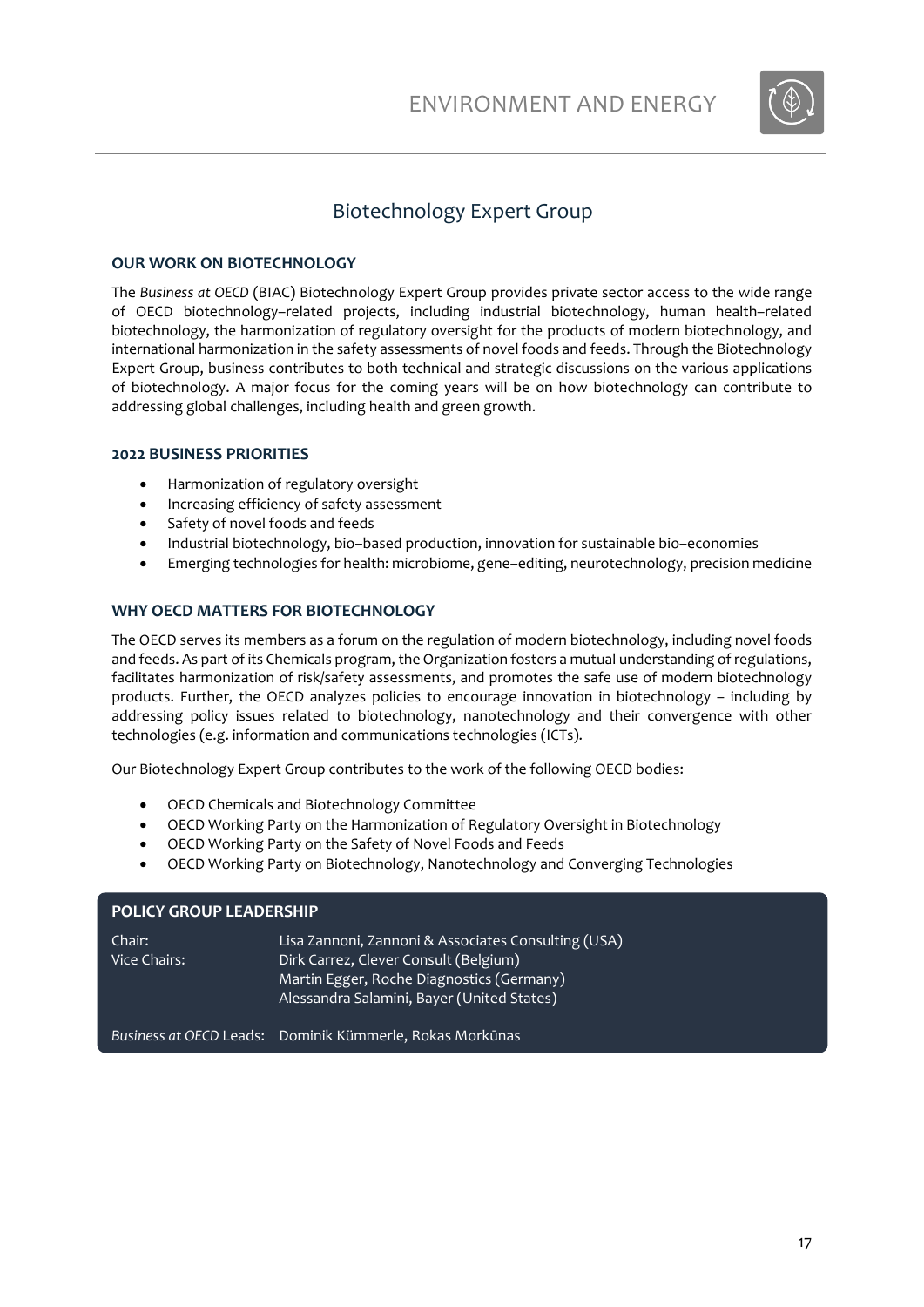

# Nanotechnology Expert Group

#### <span id="page-17-0"></span>**OUR WORK ON NANOTECHNOLOGY**

The *Business at OECD* (BIAC) Nanotechnology Expert Group contributes strong, fact–based business input to the activities related to safety assessments of manufactured nanomaterials and pursues efforts to create an innovation–friendly business environment for nanotechnology.

#### **2022 BUSINESS PRIORITIES**

- Ensuring appropriate testing methods (abiotic, in vivo & in vitro)
- Developing guidance on exposure measurement and exposure mitigation
- Promoting co-operation on voluntary schemes and regulatory programs
- Facilitating international co-operation on risk assessment strategies
- Fostering the exchange on research activities and safety strategies
- Demonstrating the societal benefits of using nanomaterials in applications

#### **WHY OECD MATTERS ON NANOTECHNOLOGY**

Nanotechnology provides a growing range of opportunities for industry to improve product performance beyond what could be achieved using conventional technologies. The tools and information necessary for assessing product safety often lag behind the dynamic pace of innovation. The OECD leads international efforts to improve global understanding of the responsible development of nanotechnology, and is an effective forum within which industry and governments exchange on the right nanotech policies going forward.

Our Nanotechnology Expert Group contributes to the work of the following OECD bodies:

- OECD Chemicals and Biotechnology Committee
- OECD Working Party on Manufactured Nanomaterials
- OECD Working Party on Biotechnology, Nanotechnology and Converging Technologies

#### **POLICY GROUP LEADERSHIP**

| Chair:      | Karin Wiench, BASF (Germany)                      |
|-------------|---------------------------------------------------|
| Vice Chair: | Scott Brown, The Chemours Company (United States) |
|             |                                                   |

*Business at OECD* Leads: Dominik Kümmerle, Rokas Morkūnas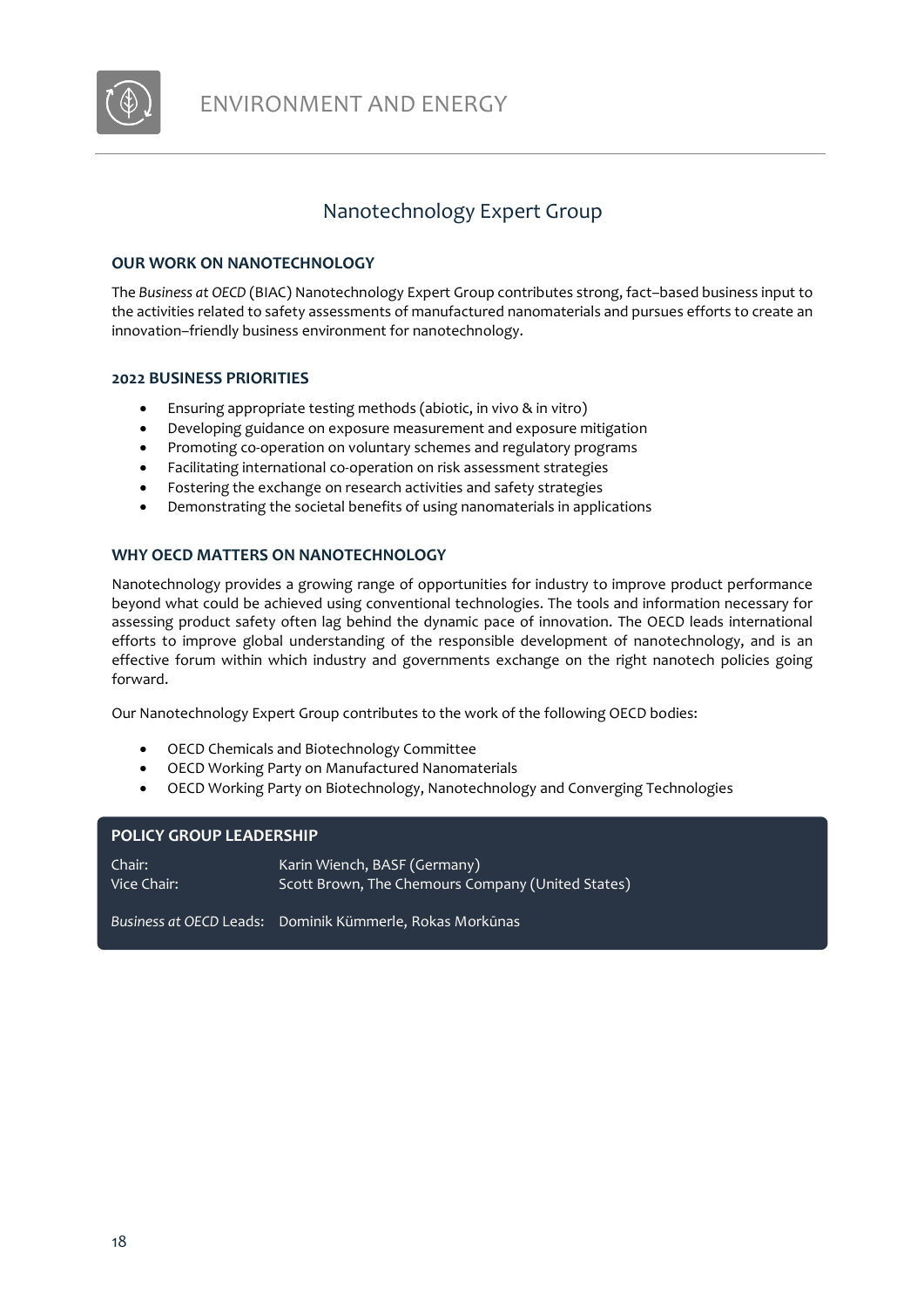

### Environment & Energy Committee

#### <span id="page-18-0"></span>**OUR WORK ON ENVIRONMENT & ENERGY**

The *Business at OECD* (BIAC) Environment and Energy Committee contributes private sector expertise to the OECD work on environmental policy design, including in the areas of climate change, resource efficiency, circular economy, biodiversity, and sustainable materials management. The Committee also liaises with other relevant international organizations, including the International Energy Agency (IEA) – an autonomous body within the OECD framework.

#### **2022 BUSINESS PRIORITIES**

- Energy and environment implications of war in Ukraine
- Environmental taxation and carbon pricing
- Trade, Climate Change and Sustainability
- Resource efficiency and circular economy, including plastics
- Green finance and taxonomies

#### **WHY OECD MATTERS FOR ENVIRONMENT & ENERGY POLICY**

As an economic Organization that has committed itself to the horizontal integration of sustainable development considerations, the OECD makes an important contribution to global policy discussions on the environment. By focusing on economic analysis, it identifies policies that are both economically efficient and environmentally effective. The OECD also plays a key role in monitoring and analyzing evolving trends, providing fact–based policy recommendations built on objective research, and fostering synergies for informed policy–making. It provides fact–based input to global climate discussions, the G20, and discusses selected topics relevant to the UNFCCC negotiations.

The Environment and Energy Committee contributes to the work of the following OECD bodies:

- OECD Environment Policy Committee
- OECD Working Party on Biodiversity, Water and Ecosystems
- OECD Working Party on Climate, Investment and Development
- OECD Working Party on Integrating Environmental and Economic Policies
- OECD Working Party on Resource Productivity and Waste
- OECD Joint Working Party on Trade and Environment
- OECD Joint Working Party on Agriculture and the Environment
- OECD/IEA Climate Change Expert Group Global Forum
- OECD Green Growth and Sustainable Development Forum

#### **POLICY GROUP LEADERSHIP**

| Chair:       | Hans-Jörn Weddige, thyssenkrupp (Germany)                                    |
|--------------|------------------------------------------------------------------------------|
| Vice Chairs: | Massimo Beccarello, Confindustria (Italy); Peter Glynn, ACCI (Australia);    |
|              | William Garcia, CEFIC (Belgium); Frits de Groot, VNO-NCW (The Netherlands);  |
|              | Luca Matrone, Intesa Sanpaolo (Italy); Maria Sunér Fleming, Svemin (Sweden); |
|              | Tom Smith, Walmart (United States); Hiroyuki Tezuka, JFE Steel Crop (Japan)  |
|              |                                                                              |

*Business at OECD* Lead: Dominik Kümmerle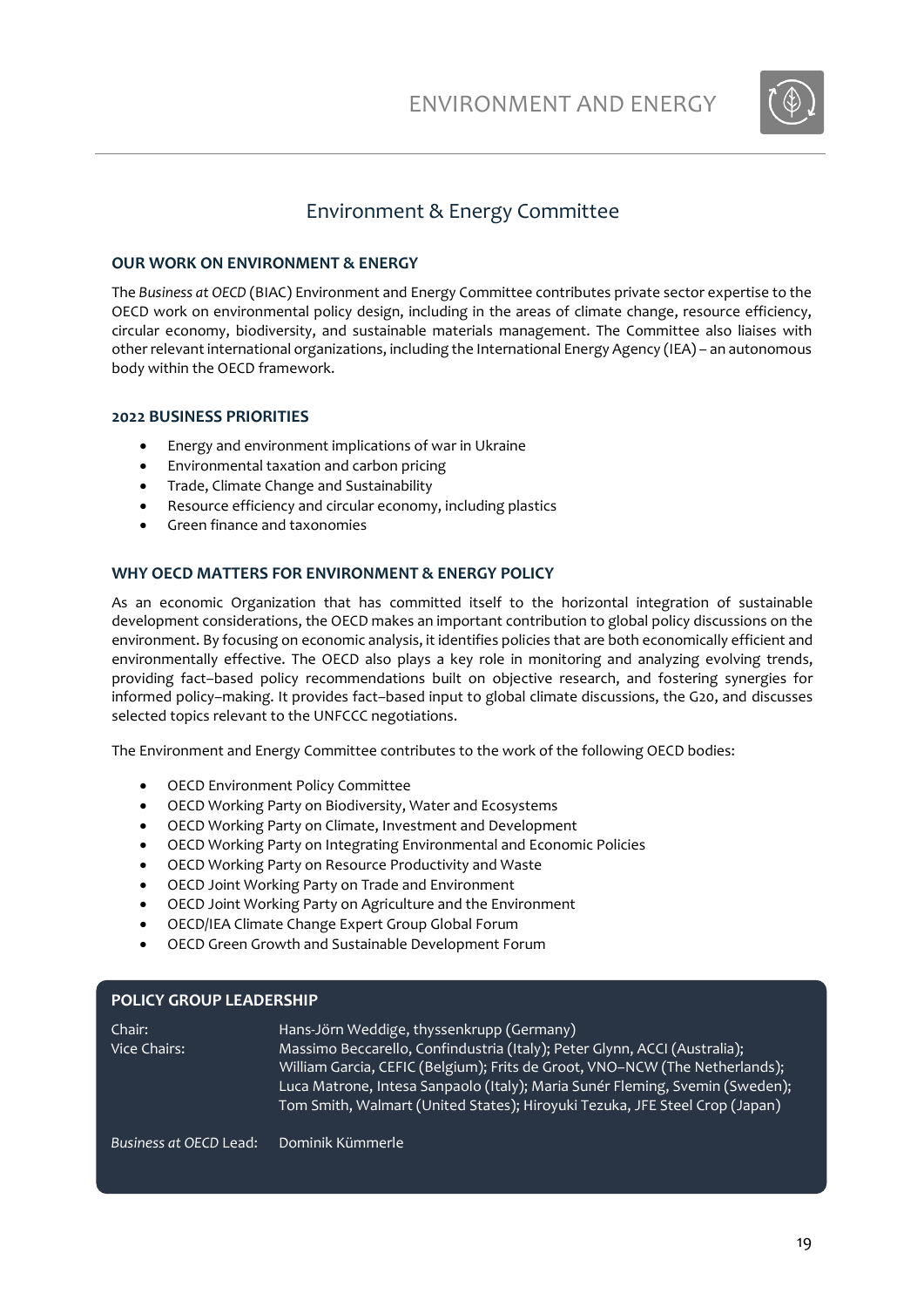

### Health Committee

#### <span id="page-19-0"></span>**OUR WORK ON HEALTH**

The *Business at OECD* (BIAC) Health Committee contributes the views and expertise of biopharmaceutical manufacturers, the medical device industry, the medical information systems and technologies sector, the food and beverages sector, the sports industry, and private hospitals to the OECD's health agenda. The Committee meets bi–annually in Paris and schedules touchpoint conference calls to coordinate our input to various OECD expert groups on specific topics. It also proactively organizes high–level global fora on health and well–being to present cross–industry priorities to an audience from governments, business, academia, and patient organizations to identify policy solutions in the field of health.

#### **2022 BUSINESS PRIORITIES**

The Committee focuses on the OECD's health agenda and proactive initiatives to explore how health policies can bridge gaps across government agencies and enable business-led contributions to better health outcomes.

Over the past year, we organized events to examine our 5 business recommendations to the OECD on health in more detail and what they mean for OECD policy work, notably on addressing harmful alcohol consumption and digital health. Other ongoing topics discussed proactively with OECD and government officials include:

- Pharmaceutical pricing and innovation
- Reducing risk factors for non-communicable diseases
- Promoting balanced nutrition and active lifestyles
- Tackling harmful use of alcohol
- Health systems sustainability

In the aftermath of the COVID-19 Pandemic, we are preparing a campaign on health resilience, which will feature our national members' and affiliates' messages and policy recommendations on health, which will pave the way for future outreach and advocacy events.

#### **WHY OECD MATTERS FOR HEALTH POLICY**

The OECD work on health provides governments with policy options to address health challenges.

Our Health Committee contributes to the work of the following OECD bodies:

- OECD Health Committee
- OECD Expert Group on Public Health
- OECD Expert Group on Pharmaceuticals and Medical Devices
- Health Care Quality and Outcomes Expert Group
- Network on Fiscal Sustainability of Health Systems

#### **POLICY GROUP LEADERSHIP**

| Chair:           | Thomas B. Cueni, IFPMA (Switzerland)                   |
|------------------|--------------------------------------------------------|
| I Vice Chairs: 1 | Laurent Scheer, Pernod Ricard (France)                 |
|                  | Olga Mironenko Stampfer, United Health Group (Ireland) |

*Business at OECD* Leads: Ali Karami Ruiz, Hiroki Tamura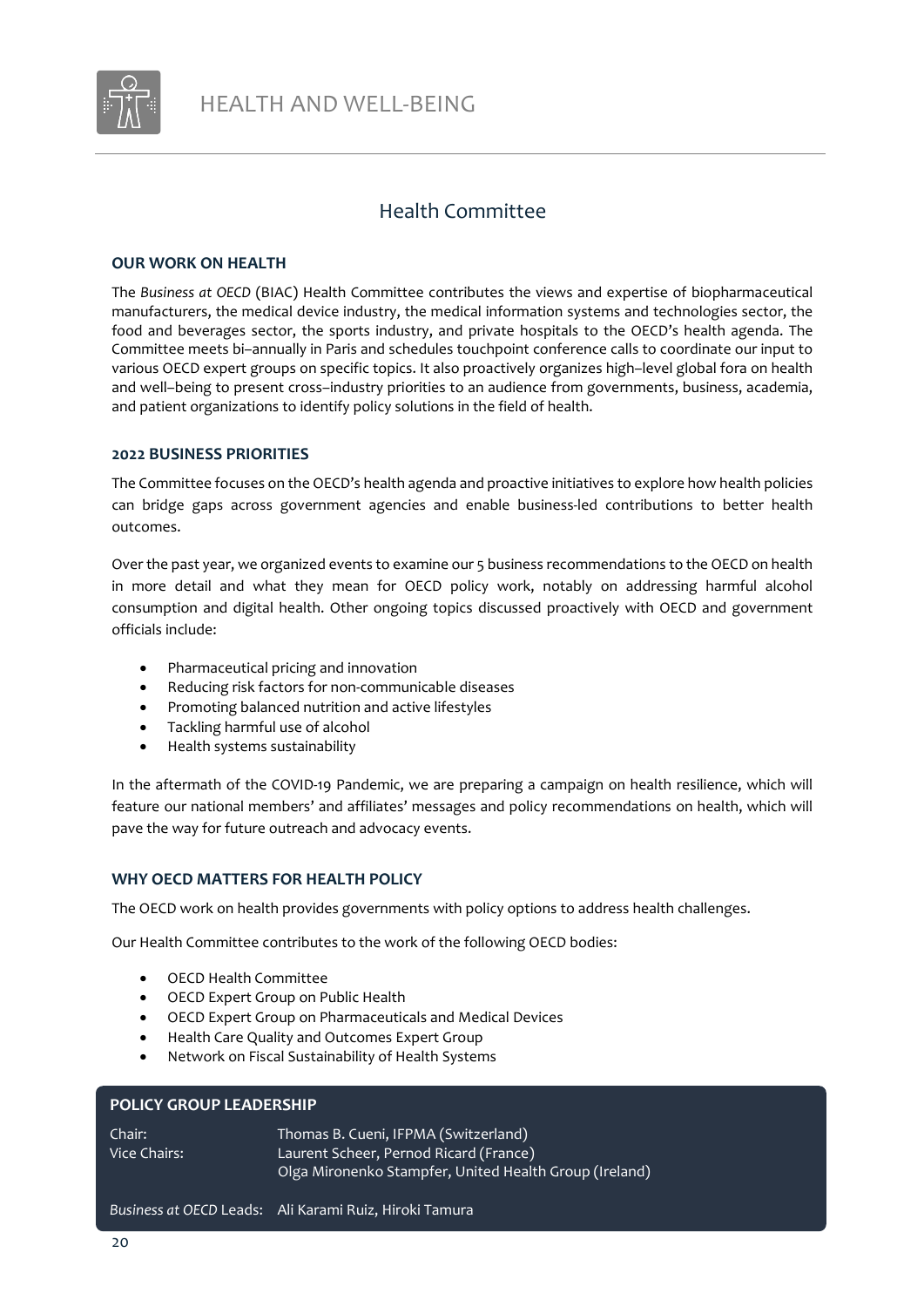

### Contact Group on Tourism

#### <span id="page-20-0"></span>**OUR WORK ON TOURISM**

The *Business at OECD* (BIAC) Contact Group on Tourism contributes to the work of the OECD Tourism Committee and its programme of work and budget and is continuously informed of up-to-date policy developments of the OECD tourism policy briefs and other tourism information. The Committee organizes roundtable discussions on current and upcoming OECD work to engage with senior OECD tourism leadership and exchange on member priorities.

#### **2022 BUSINESS PRIORITIES**

- Building resilience for tourism
- Stimulating regular dialogue between tourism and health actors
- Evolving support and incentive schemes for tourism sector
- Mitigating the impact of the Covid-19 pandemic on the tourism sector
- Leveraging digital opportunities for tourism while promoting business sustainability
- Building travel confidence

#### **WHY OECD MATTERS FOR TOURISM**

OECD work on tourism involves monitoring and evaluating tourism policies for stronger performance and maintaining a database on tourism economics, particularly through providing comparative knowledge through thematic chapters and country-specific policy and statistical profiles. The OECD is also reviewing tourism governance frameworks for the digital economy and providing tailored tourism policy advice and implementation support to enhance tourism performance, competitiveness, innovation, and increase knowledge about tourism policy design and evaluation.

Key policy priorities moving forward will include drawing lessons from COVID-19 to foster sustainable and resilient tourism development and to support the just transition to a green tourism economy that improves environmental outcomes while delivering benefits to local economies and communities.

The Contact Group on Tourism follows the work of the following OECD bodies:

- OECD Tourism Committee
- OECD Working Party on Tourism Statistics
- OECD Global Forum on Tourism Knowledge and Statistics

#### **POLICY GROUP LEADERSHIP**

*Business at OECD* Lead: Rokas Morkūnas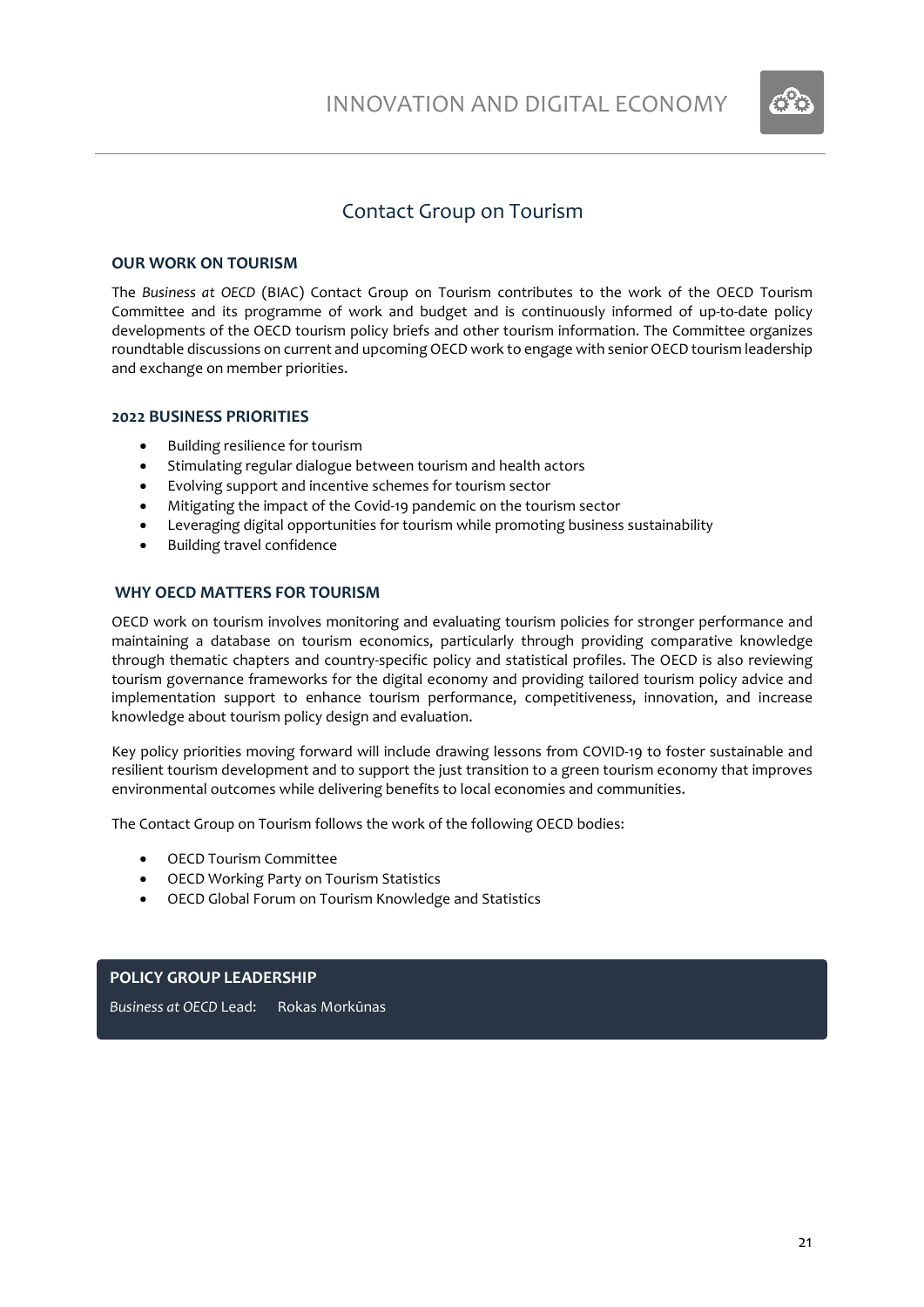

### Consumer Policy Committee

#### **OUR WORK ON CONSUMER POLICY**

The *Business at OECD* (BIAC) Consumer Policy Committee promotes sound industry–led regulation that enables consumers to make informed and conscious decisions. The Committee supports regulations which encourage businesses to compete, innovate, and grow without unnecessary restrictions. As digital innovations bring greater choice and convenience to our economies, the Committee works to ensure that the OECD and policy makers identify policy options that fully seize the benefits of digitalization for innovation and growth, while effectively addressing the challenges of the digital transformation. Consumer issues related to COVID-19 may be addressed across the projects. The OECD also promotes more effective consumer policy making using behavioral insights.

#### **2022 BUSINESS PRIORITIES**

- Examining the consumer impact of new digital technologies and business models
- Developing international consumer product safety policy frameworks in digital markets
- Strengthening consumer policy through informed and conscious consumer choices

#### **WHY OECD MATTERS FOR CONSUMER POLICY**

The OECD examines digital business models, including e–commerce, big data, internet of things (IoT), and artificial intelligence with an aim to protect and empower digital consumers. Recent projects have also focused on raising global awareness about product safety challenges, enhancing information sharing, and global co-ordination of product recalls.

The Consumer Policy Committee contributes to the work of the following OECD bodies:

- OECD Consumer Policy Committee
- OECD Working Party on Consumer Product Safety
- OECD Advisory Group on Dark Commercial Patterns

#### **POLICY GROUP LEADERSHIP**

| Chair:       | Pierre Chalançon, Vorwerk (Germany)                          |
|--------------|--------------------------------------------------------------|
| Vice Chairs: | Rod Freeman, Cooley (United States)                          |
|              | William C. MacLeod, Kelley Drye & Warren LLP (United States) |
|              | Stefan Kvarfordt, Swedish Trade Federation (Sweden)          |
|              | Thomas Spiller, The Walt Disney Company (United States)      |
|              |                                                              |

*Business at OECD* Lead: Hiroki Tamura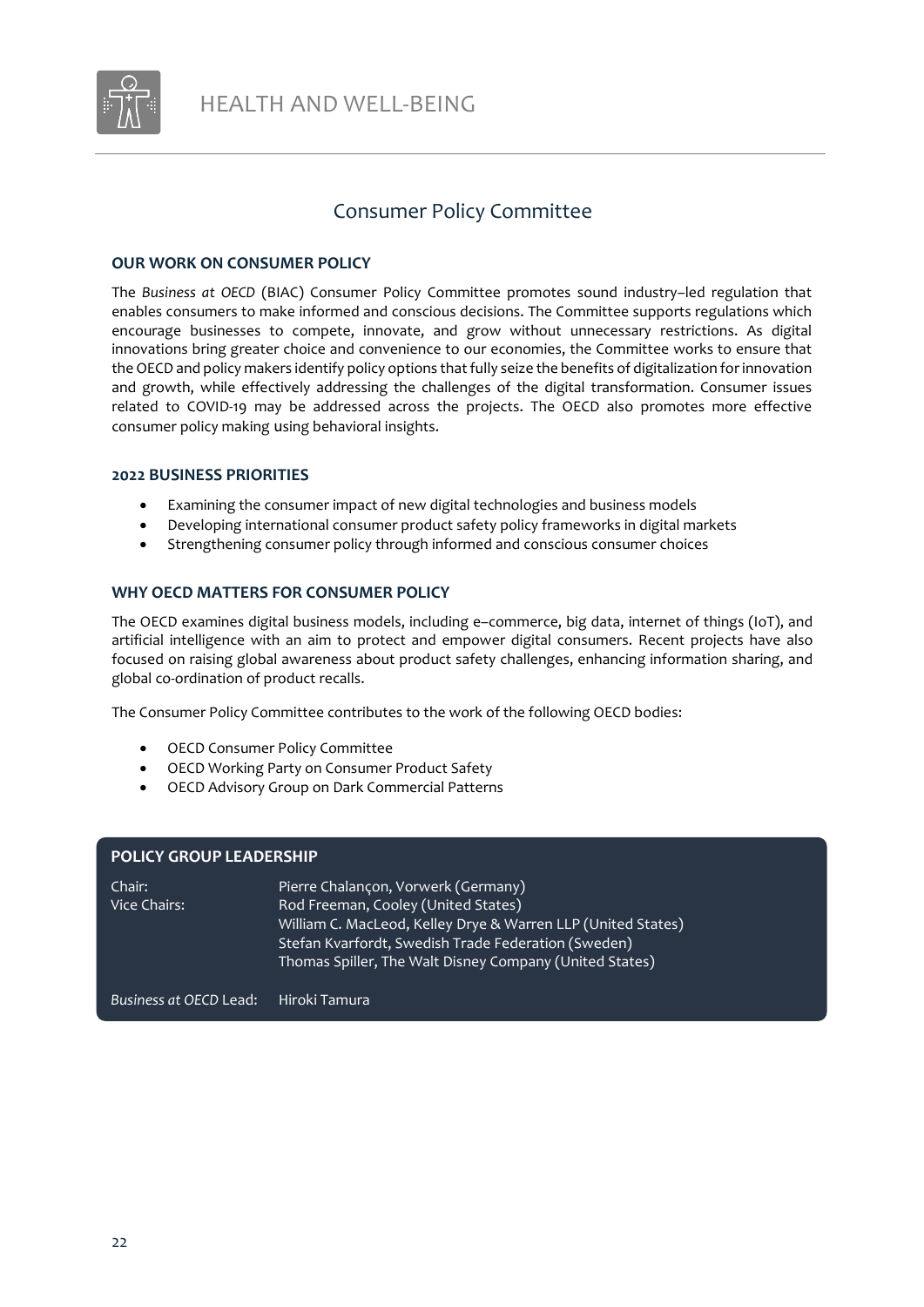

# Digital Economy Policy Committee

#### <span id="page-22-0"></span>**OUR WORK ON DIGITAL ECONOMY POLICY**

The *Business at OECD* (BIAC) Committee on Digital Economic Policy (CDEP) covers all aspects of OECD work related to the digital transformation and policy. It engages with the OECD on the full range of digital issues to advance comprehensive, integrated digital economy policy frameworks that promote responsible data sharing and collaboration, privacy and digital security, sustainable investment and innovation in digital technologies, and diffusion of ICT/digital goods and services across all sectors. Addressing digital inclusion is also a focus of the agenda.

#### **2022 BUSINESS PRIORITIES**

- Advance practical implementation of OECD global standards for the digital economy
- Engage to the OECD Going Digital Project Phase III on Data Governance for Growth and Well Being
- Advance coherent and globally interoperable data policy frameworks
- Contribute to OECD work addressing Government Access to Data Held by the Private Sector
- Deliver policy guidance for the creation and maintenance communications networks
- Advance policies for enhanced digital security and safety and engage in the revision of the OECD Guidance for Digital Security Risk
- Advance development and deployment of trustworthy AI based on the OECD AI Principles
- Engage to the OECD Project on Terrorist and Violent Extremist Content (TVEC) across online platforms and services
- Support robust source data and measurement of the digital economy
- Contribute to the G7/B7 and G20/B20 work on digitalization as a partner in these processes

#### **WHY OECD MATTERS FOR DIGITAL ECONOMY POLICY**

Digital technologies are delivering unprecedented opportunities for our economies and societies – raising productivity, fostering creativity, and boosting innovation. The accelerated digital transformation brought on by the Covid-19 pandemic demonstrates that privacy, digital security and safety, and robust secure digital infrastructure are paramount. Consistent, coherent policy frameworks and a multi-stakeholder approach to digital policy, based on OECD global standards for digital, are more important than ever to maximize the benefits of data-driven innovation for all.

The CDEP contributes to the work of the following OECD bodies and engages in cross-cutting digital policy issues with other relevant Committees:

- OECD Committee for Digital Economy Policy (CDEP)
- OECD (CDEP) Working Party on Data Governance and Privacy
- OECD (CDEP) Working Party on Security in the Digital Economy
- OECD (CDEP) Working Party on Communication Infrastructures and Services Policy
- OECD (CDEP) Working Party on Measurement and Analysis of the Digital Economy
- OECD (CDEP) Working Party on Artificial Intelligence Governance

| <b>POLICY GROUP LEADERSHIP</b> |                                                                                                                                                                                                                                                                                                  |  |
|--------------------------------|--------------------------------------------------------------------------------------------------------------------------------------------------------------------------------------------------------------------------------------------------------------------------------------------------|--|
| Chair:                         | Makoto Yokozawa, CFIEC (Japan)                                                                                                                                                                                                                                                                   |  |
| Vice Chairs:                   | Ellen Blackler, The Walt Disney Company (USA); Dr. Richard Clarke, AT&T (USA);<br>Barry O'Brien, IBM Ireland (Ireland); Dr. Andreas Tegge, SAP SE (Germany); Adam<br>Hemphill, Walmart (USA); Chris Wilson, Amazon (USA);<br>Ondrej Ferdus, The Czech Confederation of Industry (Czech Republic) |  |
| Business at OECD Lead:         | Nicole Primmer and Maylis Berviller                                                                                                                                                                                                                                                              |  |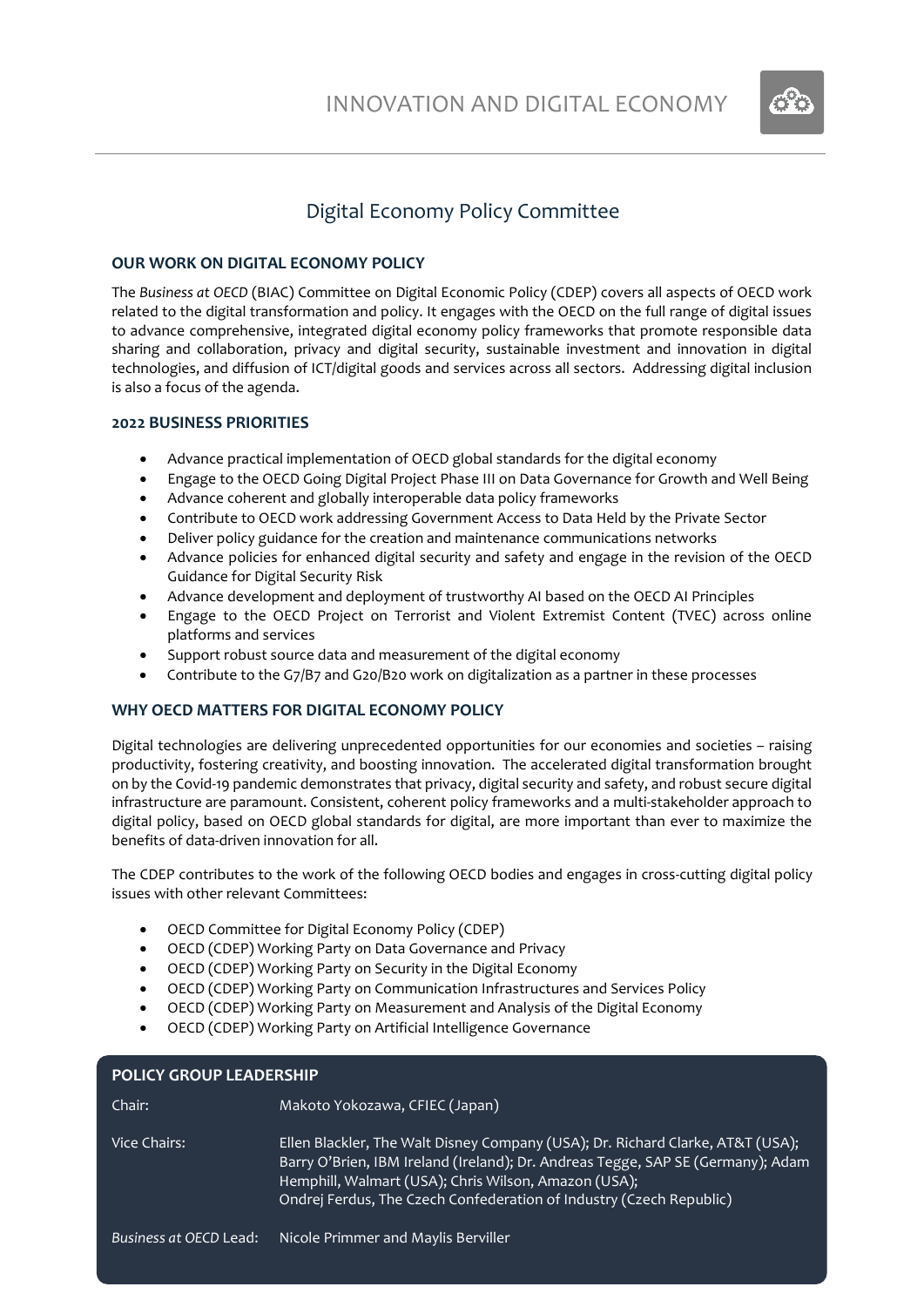

# Expert Group on Blockchain

#### <span id="page-23-0"></span>**OUR WORK ON BLOCKCHAIN**

The *Business at OECD* (BIAC) Blockchain Expert Group closely follows the development of policy tools and fora regarding Blockchain at the OECD. The OECD work on Blockchain was part of the Going Digital Phase II project. The OECD Blockchain Policy Centre acts as a central coordinating body for Blockchain work. The OECD formed the Blockchain Expert Policy Advisory Board (BEPAB), a multistakeholder Expert Group including business experts from *Business at OECD*. BEPAB works with the OECD Committee of Market Finance (CMF) and Committee of Digital Economy Policy (CDEP).

#### **2022 BUSINESS PRIORITIES**

- Shape the OECD's evidence-based work program on Blockchain
- Engage business industry experts in development of High-level Blockchain Guidance
- Participate in and contribute to the conference or any other OECD events related to Blockchain
- Include business experts from across relevant sectors/*Business at OECD* Policy Committees
- Drive business priorities and projects for Blockchain relevant to OECD work in this field
- Provision expertise and examples to the OECD work

#### **WHY OECD MATTERS FOR BLOCKCHAIN**

The BEPAB is currently focusing on the development of High-level Blockchain Guidance for governments and industry.

The Expert Group on Blockchain contributes to the work of the following OECD bodies:

- OECD Committee for Digital Economy Policy
- OECD Committee of Market Finance
- OECD Blockchain Expert Policy Advisory Board
- OECD Global Science Forum

#### **POLICY GROUP LEADERSHIP**

*Business at OECD* Lead: Hiroki Tamura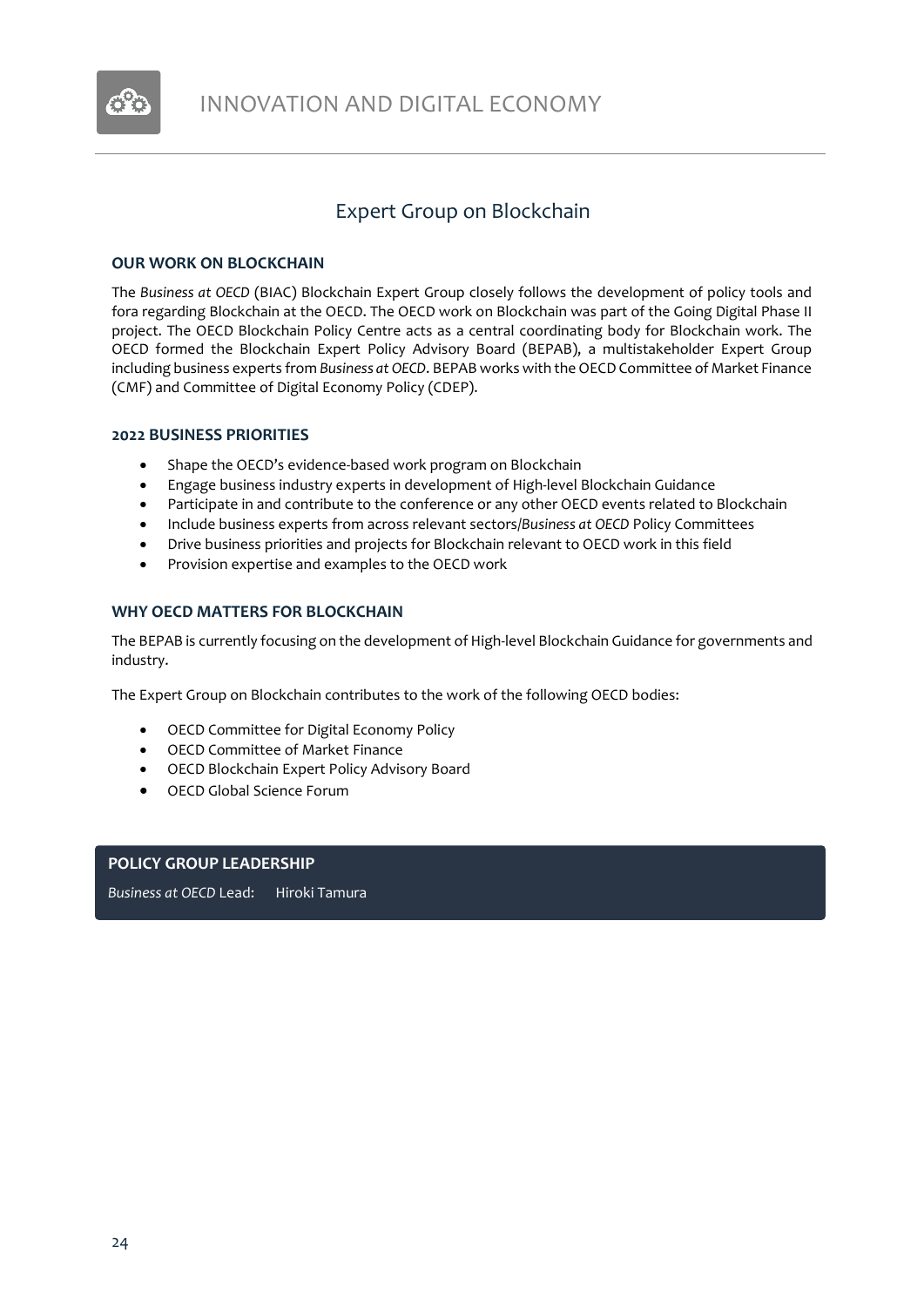

### Innovation and Technology Committee

#### **OUR WORK ON INNOVATION AND TECHNOLOGY**

The *Business at OECD* (BIAC) Innovation and Technology Committee provides business access to OECD discussions on how science, technology, and innovation (STI) can be harnessed to contribute to increased productivity and economic growth, the creation of jobs, sustainable development, improved well-being and addressing global challenges, such as the digitalization of economies and societies. We recommend a whole– of–government, cross–cutting approach to align policy work to the changing global context and to new drivers of innovation.

#### **2022 BUSINESS PRIORITIES**

- Digitalization of science, technology and innovation and access to data
- Enabling the next production revolution, the Internet of Things and Artificial Intelligence
- Advancing converging technologies including bio-, nano- and neurotechnologies
- Improving the impact of government investment in research and innovation
- Responsible development of emerging technologies and innovation
- Providing input to the OECD CSTP S&T Policy 2025

#### **WHY OECD MATTERS FOR INNOVATION AND TECHNOLOGY**

The OECD encourages co‑operation among its members in the field of science, technology and innovation (STI) policy. Based on its analytical work and the development of relevant internationally comparable indicators, the Organization facilitates discussions on the objectives of STI policies, instruments for stimulating research and development, STI financing, the impact of converging, emerging and enabling technologies, including digitalization, and the need to facilitate international STI co-operation to address global challenges.

Our Innovation and Technology Committee contributes to the work of the following OECD bodies:

- OECD Committee on Scientific and Technology Policy
- OECD Committee for Industry, Innovation and Entrepreneurship
- OECD Working Party on Biotechnology, Nanotechnology and Converging Technologies
- OECD Working Party on Innovation and Technology Policy
- OECD Global Science Forum

| <b>POLICY GROUP LEADERSHIP</b> |                                                                                                     |
|--------------------------------|-----------------------------------------------------------------------------------------------------|
| Chair:                         | Richard A. Johnson, Global Helix LLC (United States)                                                |
| Vice Chairs:                   | Katsumi Emura, NEC Corporation (Japan)<br>Roland Sommer, Association Industry 4.0 Austria (Austria) |
|                                | Business at OECD Leads: Dominik Kümmerle, Rokas Morkūnas                                            |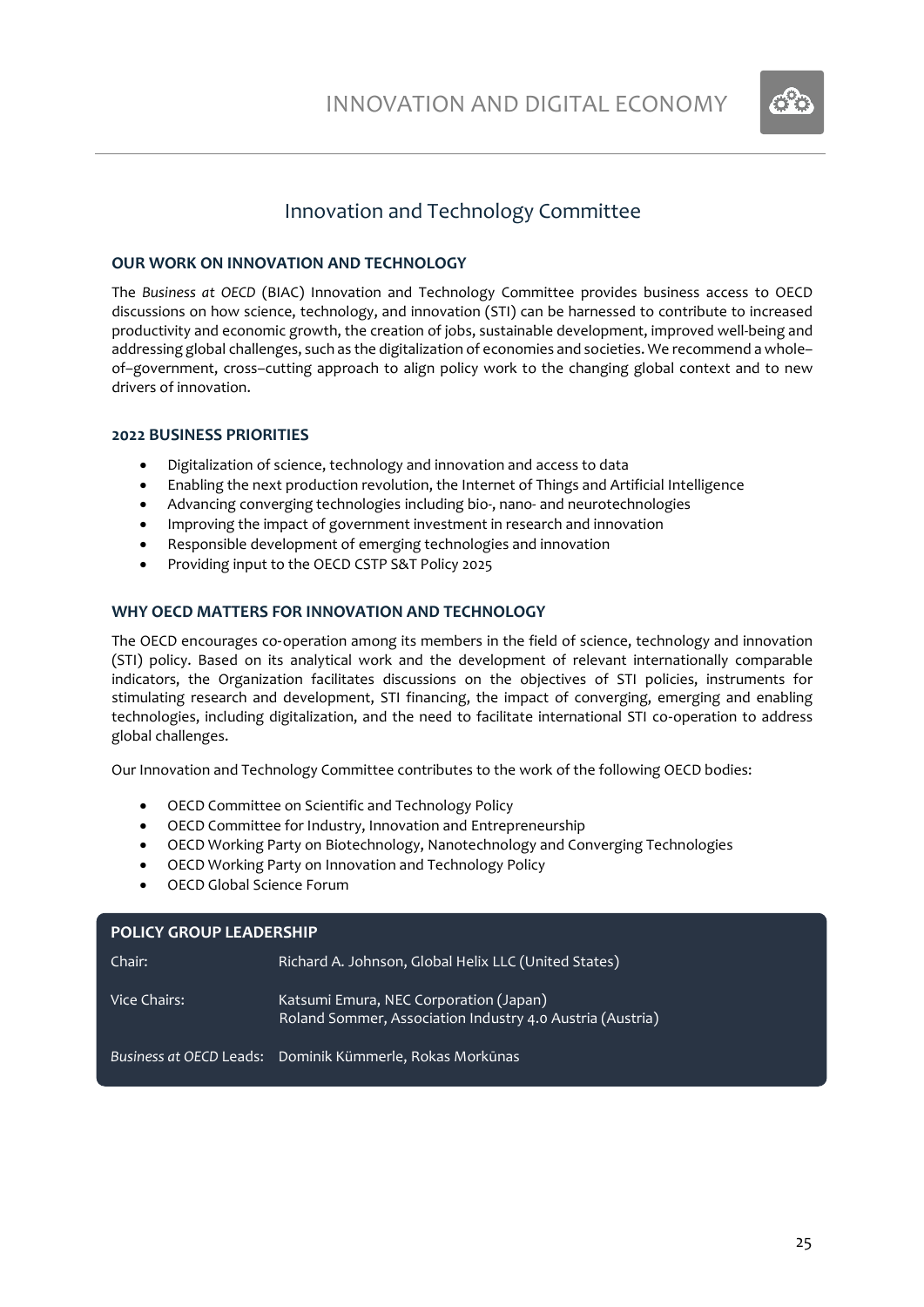

# Small & Medium Sized Enterprises Committee

#### <span id="page-25-0"></span>**OUR WORK ON SMEs**

The *Business at OECD* (BIAC) Committee on SMEs provides expert support and input to engage with the OECD on SME and entrepreneurship activities. The Committee's scope encompasses SME finance, digitalization of SMEs, participation into global value chains, administrative hurdles for SMEs, employment policies, and targeted SME support in the context of Covid-19 – including long-term recovery efforts. Our SME committee also engages with the OECD on joint initiatives, such as "Digital for SMEs" (D4SME) and supports its work in this regard.

#### **2022 BUSINESS PRIORITIES**

- Access to finance at adequate terms for SMEs
- Burden of regulation for SMEs and good governance
- Culture of innovation and entrepreneurship
- SME recovery from the Covid-19 crisis and long-term resilience
- SME digital and green transformation and empowerment
- SME internationalization and engagement in global value chains
- SME support for young entrepreneurs in universities, dedicated training and coaching via incubators

#### **WHY OECD MATTERS FOR SMEs**

The OECD work provides governments with the analytical basis to develop economic policies that are both effective and economically efficient for SMEs. This work includes economic performance reviews, data collection, projections, and other policy analysis in multiple areas of interest to SMEs.

The Small and Medium Sized Enterprises Committee contributes to the work of the following OECD bodies:

- OECD Committee on SMEs and Entrepreneurship
- OECD Committee on Industry, Innovation and Entrepreneurship
- OECD Group of Friends of SMEs
- D4SME High-level Roundtable and workshops

#### **POLICY GROUP LEADERSHIP**

| Chair:                 | Patrik Kovács, Hungarian National Association of Entrepreneurs and Employers<br>(VOSZ) (Hungary)                                     |
|------------------------|--------------------------------------------------------------------------------------------------------------------------------------|
| Vice Chairs:           | Lars Jagrén, Confederation of Swedish Enterprise (Sweden)<br>Fernando Antonio Treviño Núñez, Rivadeneyra Treviño y de campo (Mexico) |
| Business at OECD Lead: | Rokas Morkūnas                                                                                                                       |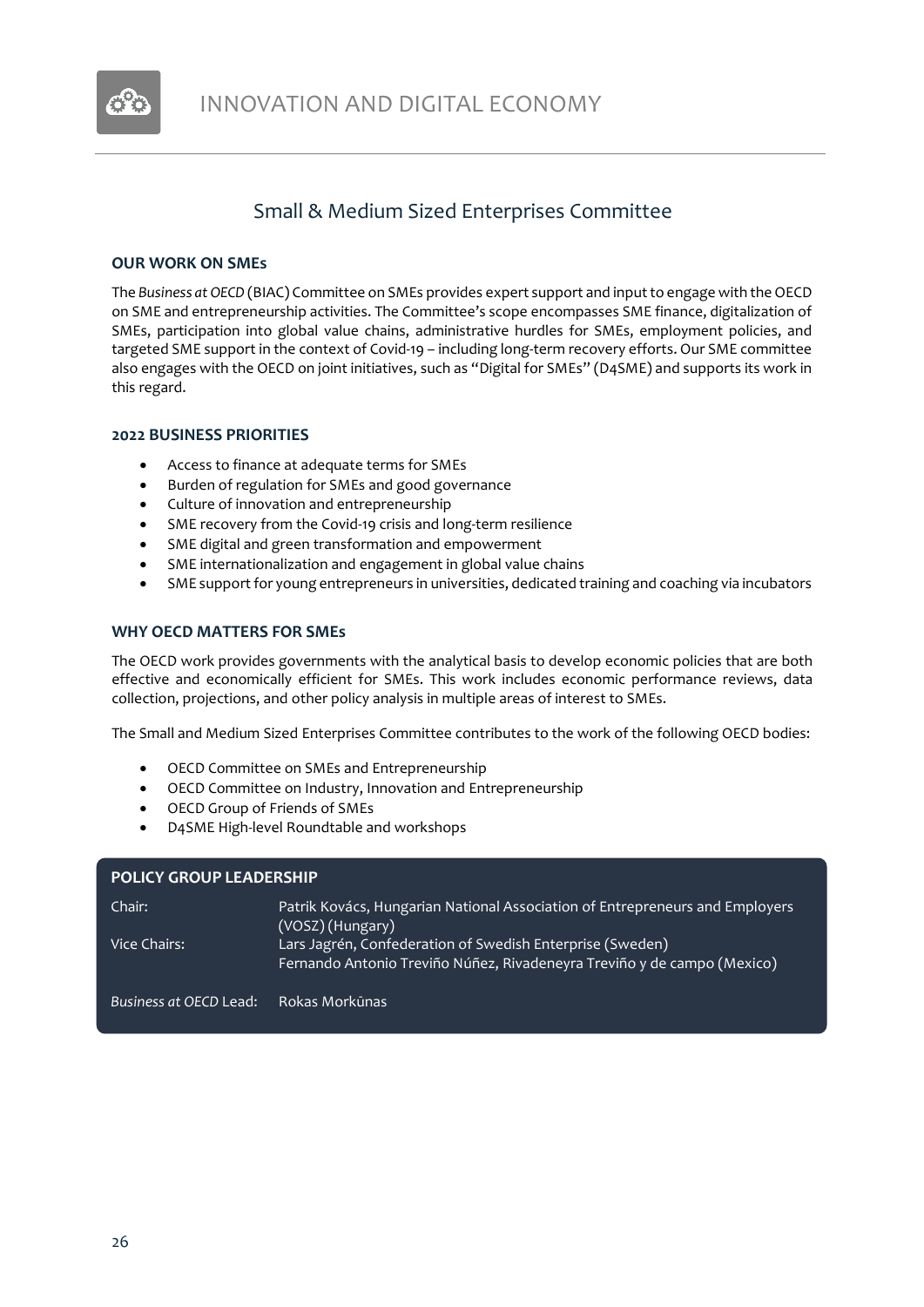

# Taxation & Fiscal Policy Committee

#### <span id="page-26-0"></span>**OUR WORK ON TAXATION & FISCAL POLICY**

The *Business at OECD* (BIAC) Committee on Taxation and Fiscal Policy advocates predictable, stable, and transparent tax frameworks. It promotes administrative practices to eliminate double taxation and of other tax barriers to cross–border trade and investment. The Committee is focused on effective implementation of the base erosion and profit shifting standards (BEPS), taxation and the digital economy, taxation and the environment, and outreach to non-OECD economies, including China, India and Brazil. Tax certainty and tax and growth are the Committee's priority issues in the follow up to the OECD/G20 BEPS project.

#### **2022 BUSINESS PRIORITIES**

- Taxation and digital economy
- Implementation of the OECD/G20 BEPS Recommendations
- Taxation and the environment, including ESG
- Automatic Exchange of Information (AEOI) and the OECD/G20 Common Reporting Standard (CRS)
- Taxation and economic growth
- OECD International VAT/GST Guidelines
- Engagement with the OECD Forum on Tax Administration
- B20/G20 engagement on international taxation
- Taxation and Development
- Engagement with OECD non-members on tax-related issues

#### **WHY OECD MATTERS FOR TAX AND FISCAL POLICY**

A pro-growth tax policy is critical to achieving a sustainable recovery from the Covid-19 crisis. Thus, corporate taxation remains central to the world political agenda. The OECD with its global focus remains central to leading discussions on tax policy solutions for the digitalizing economy, environmental taxation, transfer pricing, tax treaty issues, VAT, and tax administration. The OECD's work is aimed at achieving greater tax certainty and building trust among taxpayers and administrations. It also works to construct a level playing field to promote cross-border trade and investment and tax dispute prevention and resolution.

The Taxation and Fiscal Policy Committee contributes to the work of the following OECD bodies:

- OECD Committee on Fiscal Affairs (CFA)
- OECD Working Parties on: Tax Conventions, Tax Policy Analysis and Tax Statistics, Taxation of Multinational Enterprises, Consumption Taxes & Technical Advisory Group on VAT (mandated participation), Exchange of Information and Tax Compliance, and Aggressive Tax Planning
- OECD/G20 Inclusive Framework on BEPS
- Forum on Tax Administration (FTA)

**POLICY GROUP LEADERSHIP**

• OECD/G20 task Force on the Digital Economy

| Georg Geberth, Siemens (Germany); Martin Jares, Philip Morris (Czech Republic); |
|---------------------------------------------------------------------------------|
|                                                                                 |
|                                                                                 |
|                                                                                 |
|                                                                                 |
|                                                                                 |
|                                                                                 |
|                                                                                 |
| Rick Minor, USCIB (USA); Yoshiyasu Okada, Zeirishi-Houjin PWC (Japan); Karine   |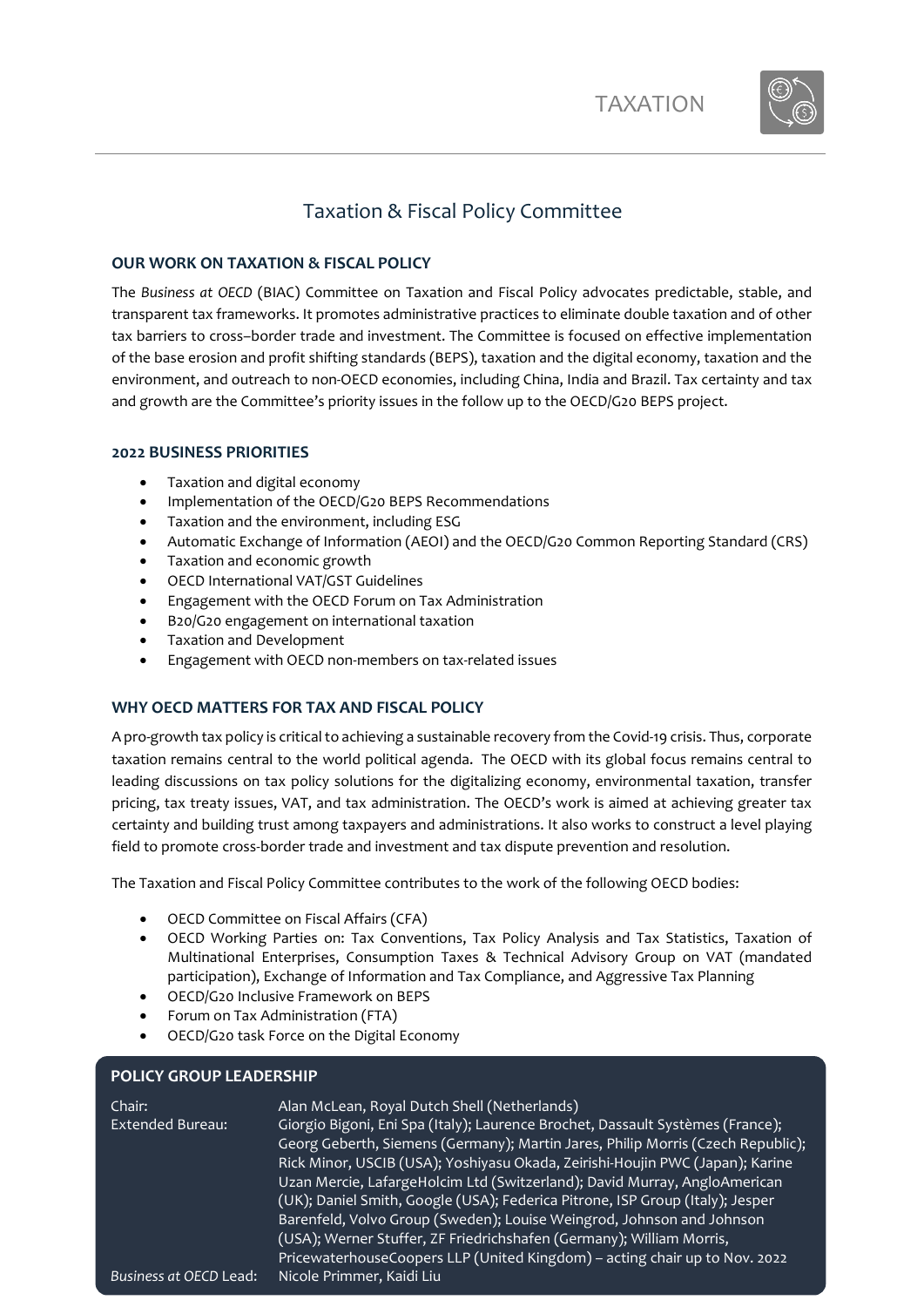

# Food and Agriculture Committee

#### <span id="page-27-0"></span>**OUR WORK ON AGRICULTURE**

The *Business at OECD* (BIAC) Food and Agriculture Committee is the primary private sector channel through which to follow and contribute to the OECD's wide ranging work on food and agriculture issues, such as: green growth and agriculture – including projects on private sectorinitiatives for improving energy efficiency in the agri–food chain–, nitrogen and farm–level innovation dynamics, transformation of global agri-food systems and work on promoting digitalization and innovation in agriculture. The Committee also coordinates with the *Business at OECD* Health Committee on nutrition and obesity and with Environment and Energy Committee on sustainable farming practices and aligning agricultural policies with environmental goals, and with the Trade Committee on addressing disruptions to global supply chains.

#### **2022 BUSINESS PRIORITIES**

- Addressing food price inflation and reducing market uncertainty in light of the war in Ukraine
- Agriculture resilience as part of a green, sustainable and inclusive recovery
- Trade and agriculture, including disruptions to agri-food supply chains
- Agriculture and the environment and sustainable food systems
- Agriculture and digital innovation, including promoting agricultural capacities, enabling digital infrastructure and promoting an enabling policy and regulatory environment to raise agriculture productivity

#### **WHY OECD MATTERS FOR AGRICULTURE**

The OECD is a global leader of statistics, forecasts, and evidence–based policy recommendations in the area of food and agriculture. Its annual publications, such as *Monitoring and Evaluating Agricultural Policies* and the *OECD–FAO Agricultural Outlook*, are closely followed by policymakers and industry. The OECD's policy work contributes to bettering food systems, in pursuit of the Sustainable Development Goals. The OECD contributes actively to the G20, including on the Agricultural Market Information System (AMIS).

The Food and Agriculture Committee contributes to the work of the following OECD bodies:

- OECD Committee on Agriculture
- OECD Committee for Fisheries
- OECD Global Forum on Agriculture
- OECD Working Party on Agricultural Policies & Markets
- OECD Food Chain Network

#### **POLICY GROUP LEADERSHIP**

Chair: Metin Akman, Trouw Nutrition Turkey (Turkey) Vice Chairs: Mauricio Garcia de Quevedo, FIAB (Spain) Patricio Caso, Coca-Cola (Mexico) Natasha Santos, Bayer AG (Germany)

*Business at OECD* Lead: Rokas Morkūnas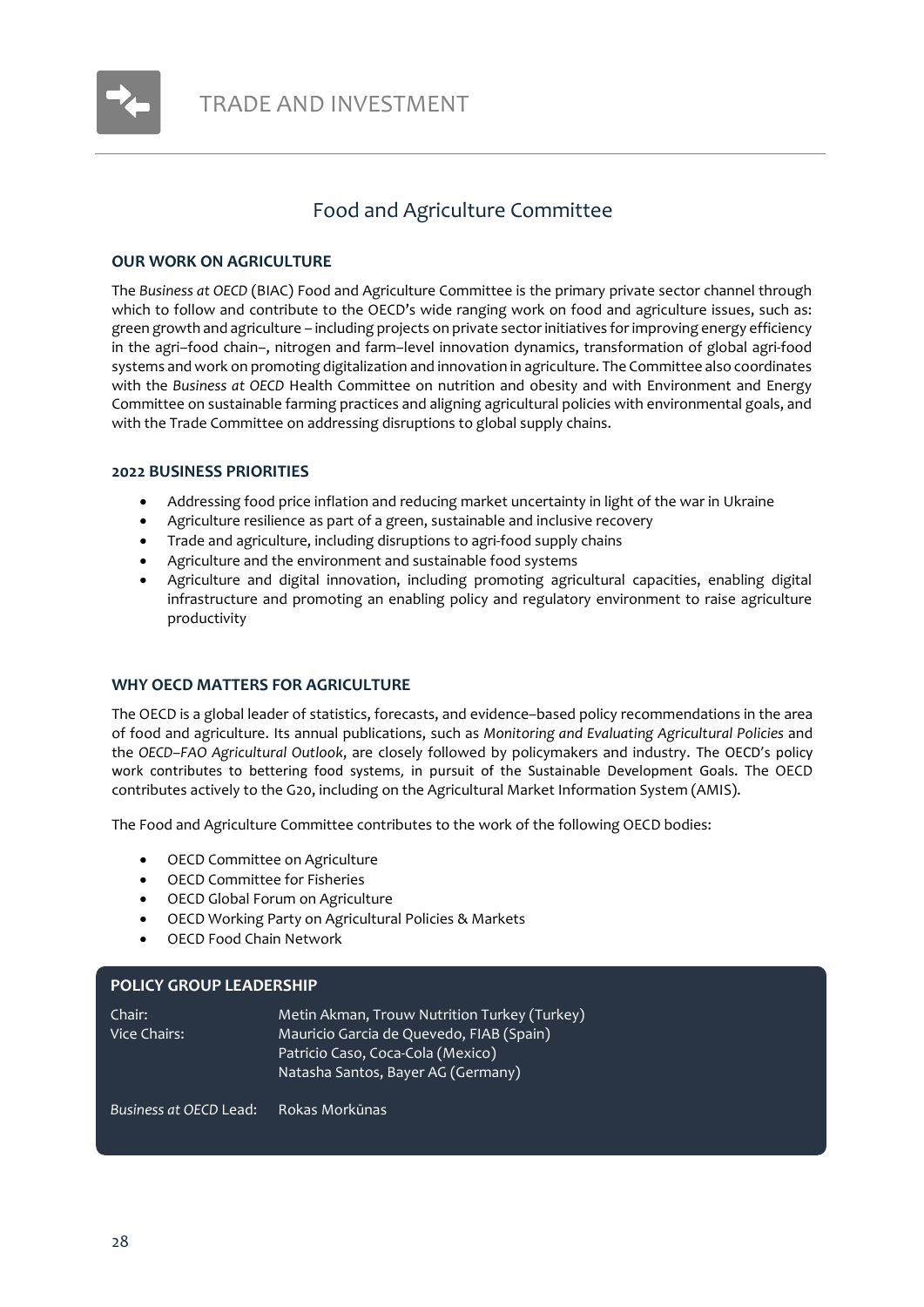

### <span id="page-28-0"></span>Committee on Investment and Responsible Business Conduct

#### **OUR WORK ON INTERNATIONAL INVESTMENT**

In line with the overarching OECD Declaration on Investment and Responsible Business Conduct, which comprises the OECD Guidelines for Multinational Enterprises for RBC, the *Business at OECD* (BIAC) Investment and RBC Committee considers an open investment climate to go hand in hand with responsible business conduct.

On investment, the *Business at OECD* (BIAC) Committee on Investment and Responsible Business Conduct contributes to OECD discussions on investment through biannual consultations, participation in major events, and regular comments on key initiatives and projects. It encourages sound and stable investment conditions for business and supports the OECD's leading role in promoting open markets for investment. The OECD and its Freedom of Investment Roundtable have a key role to play in helping policy makers to put in place a supportive business environment and refrain from introducing protectionist measures. The unique role of the OECD in the area of investment is underpinned by several unique legal instruments, including the OECD Declaration on International Investment and Multinational Enterprises and the OECD Policy Framework for Investment (PFI). In addition, the OECD has recently embarked on several new work streams that aim to foster sustainability aspects of investment, including in the context of the organization's work on investment treaties and the OECD FDI Qualities project. The Committee also oversees work in the area of responsible business conduct, particularly in relation to the implementation of the OECD Guidelines for Multinational Enterprises (see page 6).

#### **2022 BUSINESS PRIORITIES**

- Calling for reinforced attention on the challenges companies are facing with respect to the international investment climate, including in the context of the war in Ukraine, and highlighting the importance of appropriate investor safeguards, market openness and a level-playing field
- Underlining the need to closely monitor the growing number of increasingly complex investment screening mechanisms
- Stressing the importance of investment promotion and facilitation for leveraging private investments as a basis for future growth and competitiveness
- Contributing to discussions on the future of investment treaties and the OECD FDI Qualities project

#### **WHY OECD MATTERS FOR INTERNATIONAL INVESTMENT**

Through its various instruments, including the OECD Declaration on International Investment and Multinational Enterprises, the OECD Policy Framework for Investment and the OECD Guidelines on National Security policies, the OECD supports open markets and works to enhance the contribution of international investment to growth and sustainable development. Business at OECD helps shape OECD discussions on investment through regular interaction with the OECD Investment Committee, participation in major events, and regular comments on key initiatives.

The Committee contributes to the work of the following OECD bodies:

- OECD Investment Committee
- OECD International Investment Treaty Conference
- OECD Roundtable on Investment and Sustainable Development
- OECD FDI Qualities Network

#### **POLICY GROUP LEADERSHIP**

Chair: Winand L.E. Quaedvlieg, VNO–NCW (Netherlands) Vice Chairs: Paul Noll, BDA (Germany), Soichiro Sakuma, Nippon Steel Corporation (Japan), Laura Rubbo, Disney (US), Clifford Sosnow, Fasken Martineau DuMoulin LLP (Canada)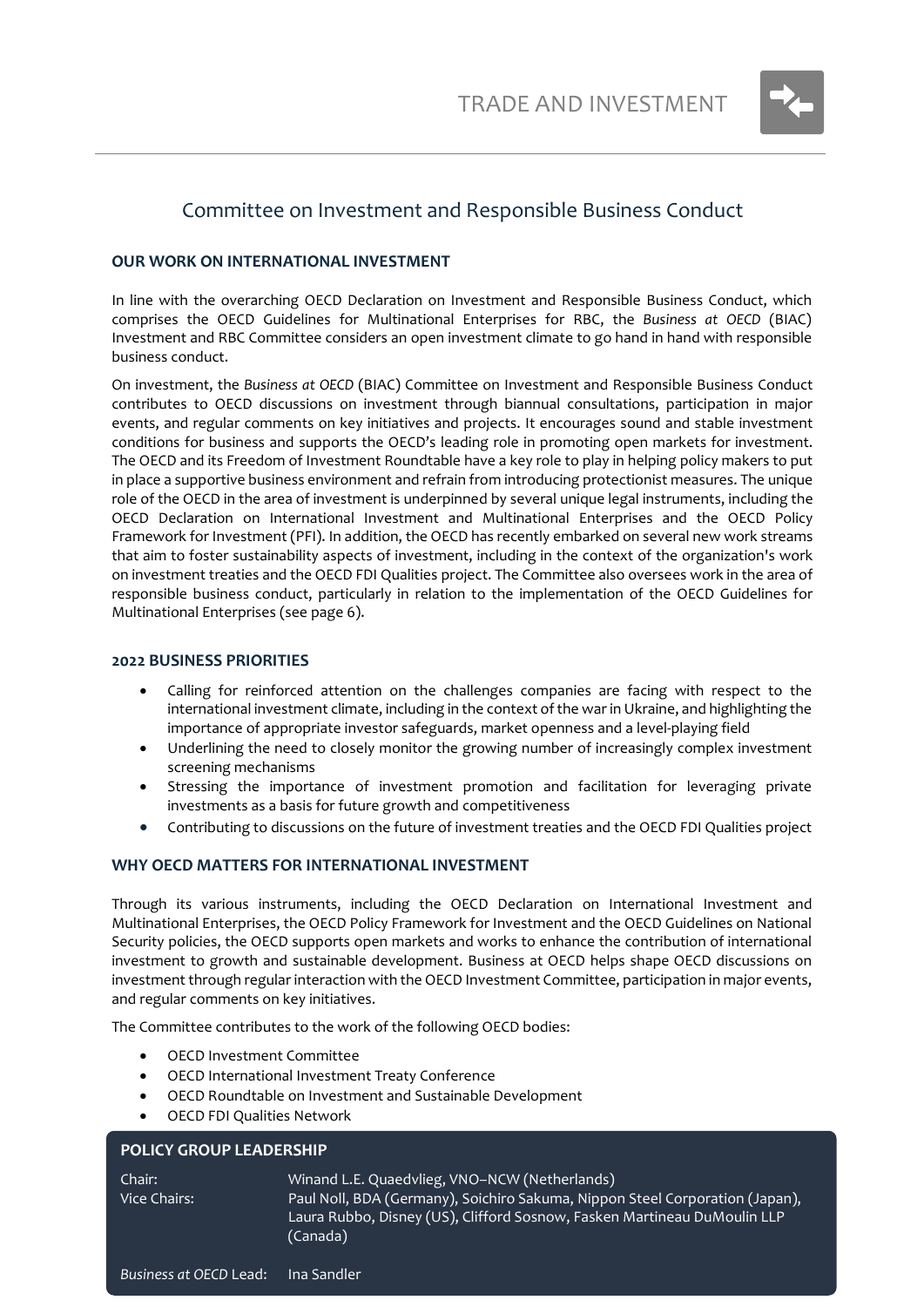

### Trade Committee

#### <span id="page-29-0"></span>**OUR WORK ON TRADE POLICYPOLICY**

The *Business at OECD* (BIAC) Trade Committee ensures that private sector views and priorities are adequately reflected in the OECD's trade agenda. The Committee identifies existing problems, barriers and protectionist measures based on its members' on–the–ground expertise, and promotes its priorities through participation in OECD projects and activities. Our Trade Committee meets bi–annually in Paris, convenes additional thematic ad-hoc sessions, and organizes policy events in partnership with the OECD.

#### **2022 BUSINESS PRIORITIES**

The Trade Committee currently pursues the following priority topics, building on our publication *Getting Trade Back on Track - Business priorities for future OECD work on trade*, among others:

- Trade policy implications of the Russian invasion of Ukraine
- Trade and responding to the Covid-19 pandemic
- Strengthening the core principles of trade policy
- Addressing specific issues of concern for trade policy
- Advancing trade policy for the 21<sup>st</sup> century

#### **WHY OECD MATTERS FOR TRADE POLICY**

OECD work on trade shapes international policy making by raising awareness of existing problems and barriers to fair international competition – be it through research on global value chains, trade in valueadded, or the flow of services. Building on its insights and evidence-based analysis, the Organization provides Trade Ministers and senior policy-makers with actionable policy recommendations. As the OECD also acts as knowledge partner to international bodies, including the WTO, the G7 and G20, UNCTAD and APEC, it strongly influences debates among the world's most important economies.

Our Trade Committee contributes and provides access to the work of the following OECD bodies:

- OECD Trade Committee
- OECD Global Forum on Trade
- OECD Working Party of the Trade Committee

| <b>POLICY GROUP LEADERSHIP</b> |                                                                                                                                                                                                                                                                                                                                                        |  |
|--------------------------------|--------------------------------------------------------------------------------------------------------------------------------------------------------------------------------------------------------------------------------------------------------------------------------------------------------------------------------------------------------|--|
|                                |                                                                                                                                                                                                                                                                                                                                                        |  |
| Chair:                         | Pat Ivory, Ibec (Ireland)                                                                                                                                                                                                                                                                                                                              |  |
| Vice Chairs:                   | Minna Aila, Neste Corporation (Finland);<br>Pascal Belmin, Airbus (France);<br>Jonas Berggren, Confederation of Swedish Enterprise (Sweden);<br>Marta Blanco, CEOE International (Spain);<br>Marco Felisati, Confindustria (Italy);<br>Ichiro Hara, Keidanren (Japan);<br>Brian Lowry, USCIB (United States);<br>Elena Vyboldina, Eurometaux (Belgium) |  |
| Business at OECD Lead:         | ' Dominik Kümmerle                                                                                                                                                                                                                                                                                                                                     |  |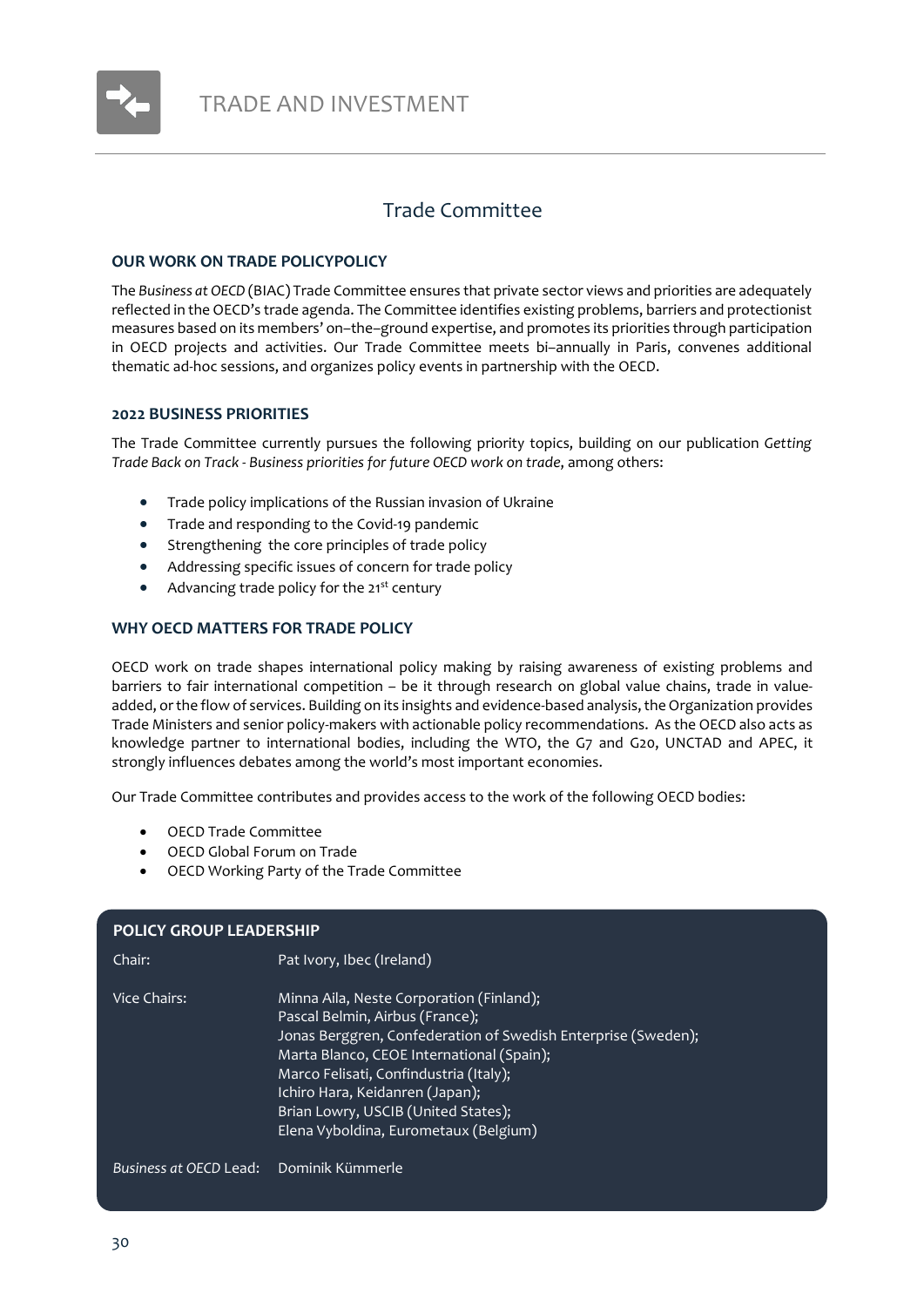

### Export Credits Expert Group

#### <span id="page-30-0"></span>**OUR WORK ON EXPORT CREDITS**

The *Business at OECD* (BIAC) Export Credit Expert Group advises the OECD on how to maintain the practicability and efficiency of official export credit support as a tool for export promotion. The priority is to avoid rules that unfairly disadvantage OECD exporters against competitors from emerging economies. The Expert Group engages with OECD on any export credit developments relevant to businesses (outreach, rail sector, ship sector funding, sustainable lending etc.).

#### **2022 BUSINESS PRIORITIES**

- The future of the OECD Arrangement, including the implications of the Covid-19 crisis in this regard
- Down-payment
- Sustainable funding
- OECD Common Approaches on the Environment and Officially Supported Export Credits
- Outreach to non–OECD countries

#### **WHY OECD MATTERS FOR EXPORT CREDITS**

The OECD sets terms and conditions for the use of export credit support in member countries. Through its fact–based analysis, the OECD helps policymakers assess the options, understand the new dynamics of world trade, identify new opportunities, and devise approaches to negotiations that can lead to a new era of trade and investment.

The Export Credit Expert Group contributes to the work of the following OECD bodies:

• OECD Working Party on Export Credits and Credit Guarantees

#### **POLICY GROUP LEADERSHIP**

| Chair:       | Sandra Halver-Simons, SMS Group (Germany)         |
|--------------|---------------------------------------------------|
| Vice Chairs: | Subha Nagarajan, General Electric (United States) |
|              | Matti Malminen, Konecranes Oyi (Finland)          |
|              |                                                   |

*Business at OECD* Lead: Jacobo Ramos-Folch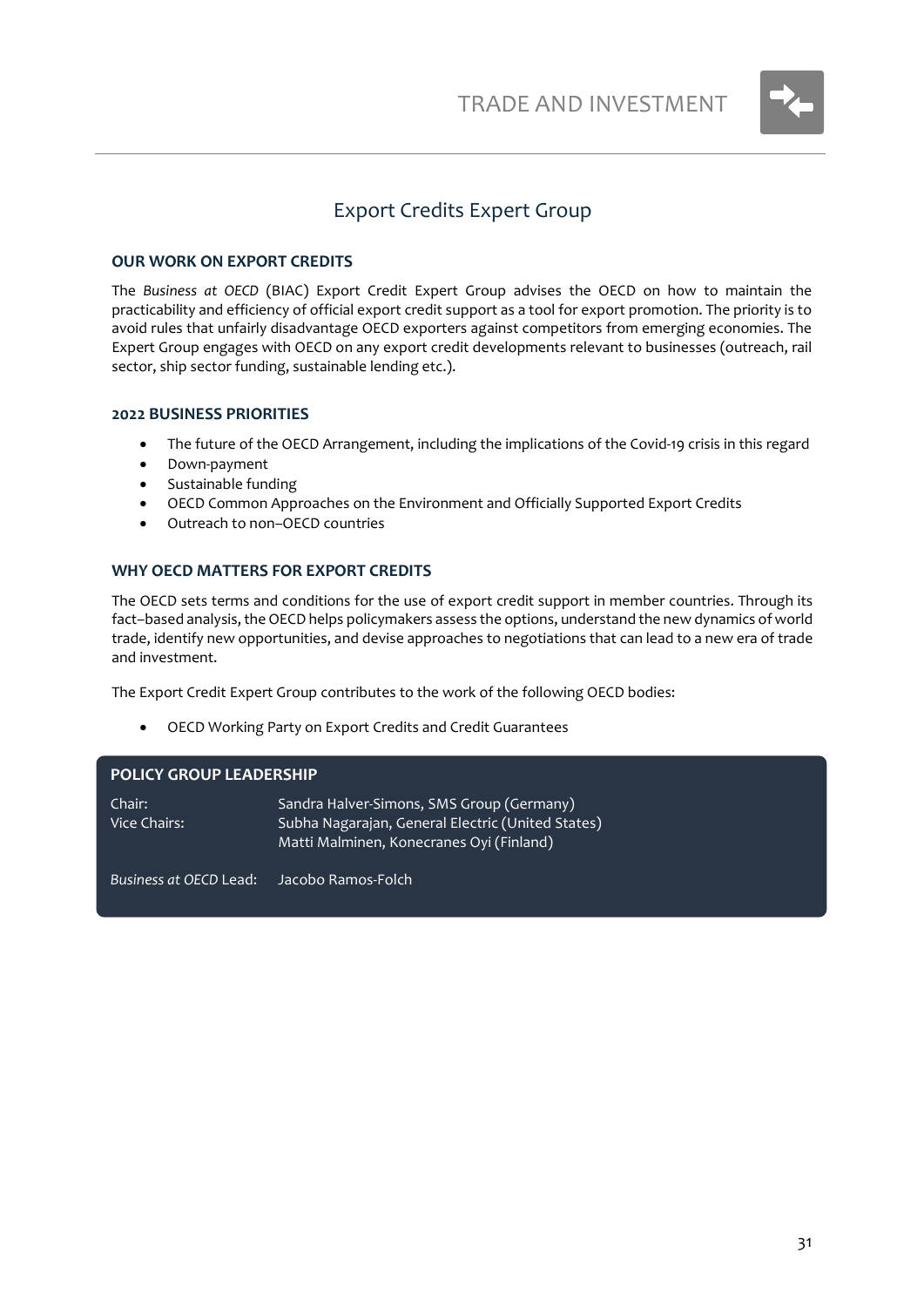

# Anti-Illicit Trade Expert Group (AITEG)

#### <span id="page-31-0"></span>**OUR WORK AGAINST ILLICIT TRADE**

The *Business at OECD* (BIAC) Anti-Illicit Trade Expert Group (AITEG) allows the *Business at OECD* national federations and its business members to provide evidence-based and structured input to OECD activities on illicit trade. It provides business leadership and market insights through written comments on related OECD policy drafts, active participation in meetings of the OECD Task Force on Countering Illicit Trade (TFCIT) and relevant OECD conferences, and co-hosts events and projects on key issues for members. The COVID-19 pandemic led to unanticipated demand surges and supply chain disruptions for certain goods; in turn, this resulted in unprecedented opportunities for criminals to increase their already significant illicit activities. We believe additional measures are essential to address illicit trade and illicit markets related to COVID-19, with an important role for the TFCIT to play.

#### **2022 BUSINESS PRIORITIES**

- Promote policies to address illicit trade and illicit markets in relation to the COVID-19 pandemic
- Promote the TFCIT to external stakeholders as a trusted source of reference on illicit trade
- Assist governments in implementing OECD Recommendations on Enhancing Transparency in Free Trade Zones (FTZs)
- Develop guidance for addressing "Small Parcels" trade in contraband and illicit commodities and the role of e-commerce and on-line markets in fueling illicit trade
- Work with critical sectors, governments, non-governmental organizations (NGOs) and other key players to counter illicit trade and harness blockchain, AI and other technologies
- Support continued research and analytical papers on counterfeit (e.g. pharmaceuticals, alcohol, tobacco, food, toys and apparel as initial sectoral focus) and other illicit products
- Integrate convergence crime elements into work of the TFCIT, including corruption, money laundering, etc.
- Support regional TFCIT dialogues in strategic markets (e.g., UAE, APEC, Panama)
- Leverage *Business at OECD* AITEG and the work of the TF-CIT through public-private partnerships to elevate the global fight against illicit trade, counterfeits, consumer fraud

#### **WHY OECD MATTERS AGAINST ILLICIT TRADE**

OECD work focuses on evidence-based research and advanced analytics to assist policy-makers to map and understand the market vulnerabilities created and exploited by illicit trade. Recent work has examined governments' institutional capacities to counter illicit trade and promote transparency in free trade zones (FTZs), and it has also looked into exploring institutional gaps that enable illicit trade in small parcels, FTZs, e-commerce, and across vulnerable sectors.

The Anti-Illicit Trade Expert Group contributes to the work of the following OECD bodies:

• OECD Task Force on Countering Illicit Trade (TFCIT)

| <b>POLICY GROUP LEADERSHIP</b> |                                                                                                                                           |  |
|--------------------------------|-------------------------------------------------------------------------------------------------------------------------------------------|--|
| Chair:<br>Vice Chairs:         | David Luna, Global Networks Convergence Strategies LLC (United States)<br>Alvise Giustiniani, Philip Morris International (United States) |  |
| Business at OECD Lead:         | Jacobo Ramos-Folch                                                                                                                        |  |